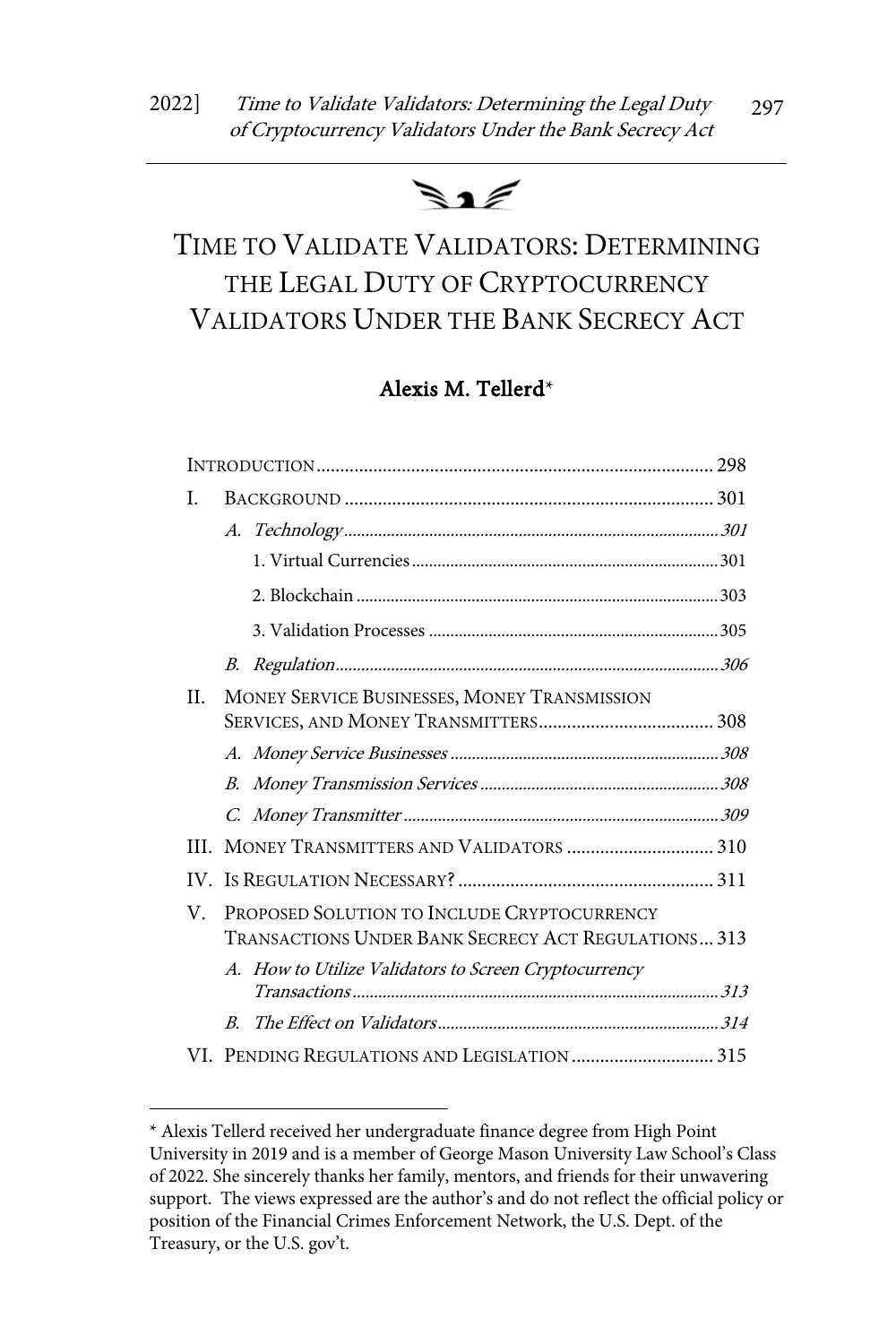|  | B. Representative Beyer's "Digital Asset Market Structure and |  |  |  |
|--|---------------------------------------------------------------|--|--|--|
|  |                                                               |  |  |  |
|  | C. The Vital Necessity for Validator BSA Requirements  319    |  |  |  |
|  |                                                               |  |  |  |

\_\_\_\_\_\_\_\_\_\_\_\_\_\_\_\_\_\_\_\_\_\_\_\_\_\_\_\_\_\_\_\_\_\_\_\_\_\_\_\_\_\_\_\_\_\_\_\_\_\_\_\_\_

#### **INTRODUCTION**

In August 2020, the Department of Justice seized approximately two million dollars' worth of cryptocurrency<sup>1</sup> dedicated to financing terrorist groups, such as al-Qaeda and the Islamic State.<sup>2</sup> The ability of terrorist organizations to invisibly transport billions of dollars poses a grave national security concern. Although the extent of criminality within cryptocurrency transactions is debated, it is clear that terrorist groups have adopted the use of cryptocurrency. Rather than dismiss the acknowledgment of this usage as an overreaction, it is imperative to address the future of criminal cryptocurrency behavior prior to widescale adoption.

The current general perception of cryptocurrencies is that of a volatile investment; however, its purpose is to serve as a decentralized, peer-to-peer payment system. Many use cryptocurrency for the privacy decentralization creates, or the ability to conduct transactions outside the purview of financial regulators or other institutions. While some regulation exists surrounding cryptocurrency, there are significant gaps in these regulations. One significant gap surrounds "unhosted" wallets.<sup>3</sup> Unhosted wallets are a

<sup>&</sup>lt;sup>1</sup> There are several terms to refer to these types of assets. As technically defined, cryptocurrency does not specifically capture all sorts of digital assets; however, for purposes of consistency, the term "cryptocurrency" will be used throughout this Comment.

<sup>&</sup>lt;sup>2</sup> Devlin Barrett, *U.S. Seizes Millions in Cryptocurrency Meant for Terror Group*, Justice Dept. Says, WASH. POST (Aug. 13, 2020),

https://www.washingtonpost.com/national-security/justice-dept-cryptocurrencyterror-groups/2020/08/13/be89d1fa-dd76-11ea-809e-b8be57ba616e\_story.html. 3

<sup>&</sup>lt;sup>3</sup> Wallets are mechanisms used to store cryptocurrency tokens. Unhosted wallets are a type of wallet that is not associated with a third-party to manage or oversee the wallet. There are also hosted wallets that are managed by third-party entities such as a cryptocurrency exchange. Unhosted wallets are not currently covered by existing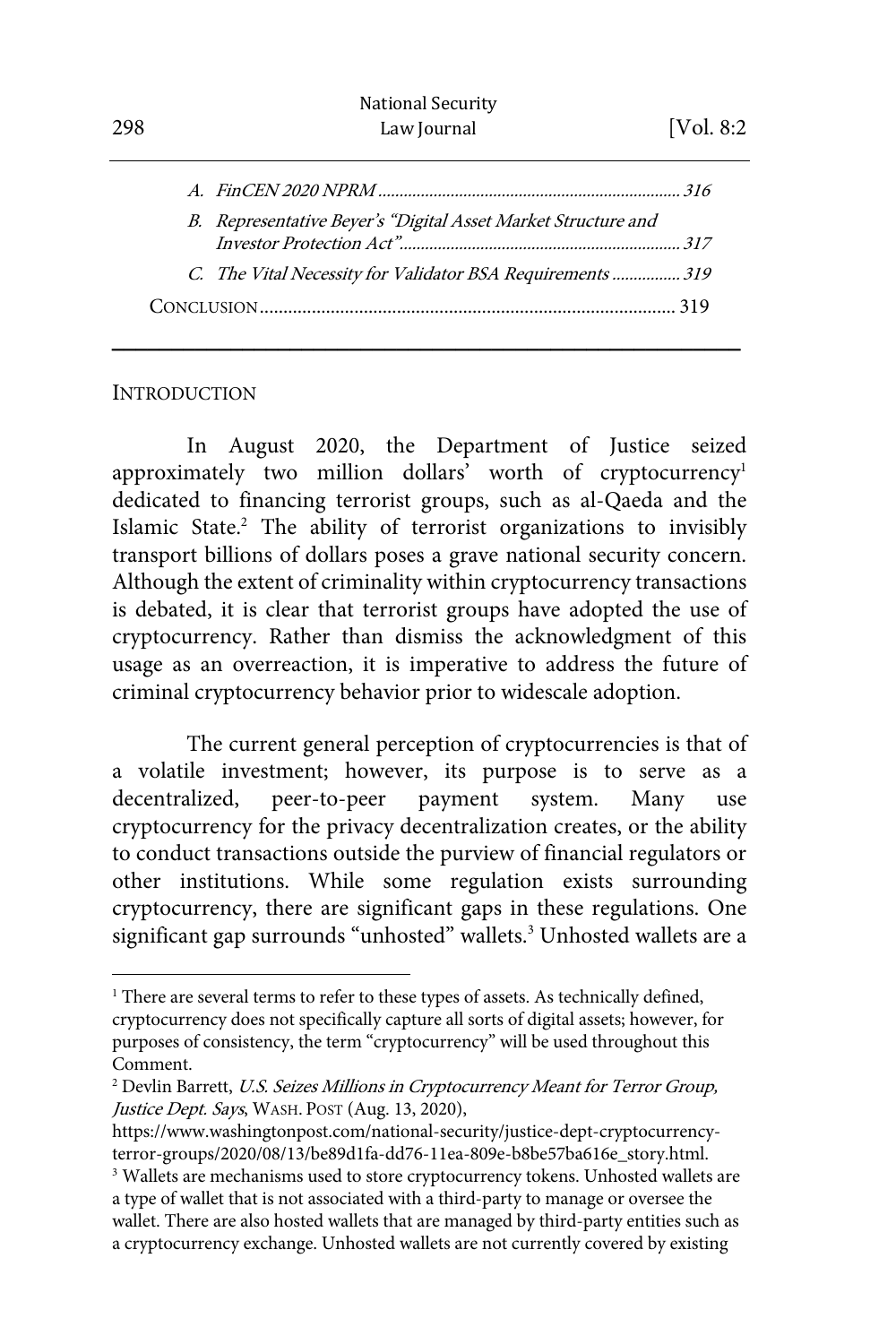concern as they evade any supervision by third parties or financial institutions, such as a cryptocurrency exchange. This evasion creates a convenient environment for financial crime to occur. Many debate the extent of criminality,<sup>4</sup> but the cryptocurrency structure, and the lack of detailed public information about cryptocurrency and crime, make the volume of cryptocurrency-influenced financial crime difficult to assess accurately. In 2019, Chainalysis<sup>5</sup> investigated twentyseven different cryptocurrencies over a ten-month period. The results showed 0.4% of transactions involved an identified illicit entity.<sup>6</sup>

This percentage sounds minuscule, but it is equivalent to \$3.8 billion moved without being screened for potential criminal activity.<sup>7</sup> From 2013 to 2017, theft of Bitcoin alone escalated from \$3 million to \$89 million;<sup>8</sup> nearly a 3,000% increase. If the cryptocurrency sector remains unregulated, the number of illicit cryptocurrency transactions will likely grow. If the growth in overall criminal activity mirrors the growth in theft, the value of criminal activity could increase from \$3.8 billion to \$113 billion in four years. This growth rate is concerning when the focus shifts from theft to terrorist financing.

To properly address the national security threat posed by cryptocurrency, it is imperative to establish a way to monitor the transactions falling outside of current regulations, such as transactions

cryptocurrency regulation, and the lack of third-party oversight exacerbates the risk of potential criminal activity occurring between unhosted wallets. See REQUIREMENTS FOR CERTAIN TRANSACTIONS INVOLVING CERTAIN CONVERTIBLE VIRTUAL CURRENCY OR DIGITAL ASSETS: FREQUENTLY ASKED QUESTIONS, U.S. DEP'T OF THE TREAS.(Dec. 18, 2020), https://home.treasury.gov/system/files/136/2020-12-18-FAQs.pdf.

<sup>&</sup>lt;sup>4</sup> See Hailey Lennon, The False Narrative of Bitcoin's Role in Illicit Activity, FORBES (Jan. 19, 2021), https://www.forbes.com/sites/haileylennon/2021/01/19/the-falsenarrative-of-bitcoins-role-in-illicit-activity/?sh=3079ca083432.<br><sup>5</sup> Chainalysis is an organization providing Blockchain "data, software, services, and

research to government agencies, exchanges, financial institutions, and insurance and cybersecurity companies in over 60 countries." CHAINALYSIS,

https://www.chainalysis.com/ (last visited Oct. 12, 2021).<br><sup>6</sup> Will Heasman, *Criminal Activity in Crypto: The Fact, the Fiction and the Context*, COINTELEGRAPH (Nov. 30, 2019), https://cointelegraph.com/news/criminal-activityin-crypto-the-fact-the-fiction-and-the-context.  $\frac{7}{1}$  Id.

<sup>&</sup>lt;sup>8</sup> Corinne Ramey, *The Crypto Crime Wave is Here*, WALL ST. J. (Apr. 26, 2018), https://www.wsj.com/articles/the-crypto-crime-wave-is-here-1524753366.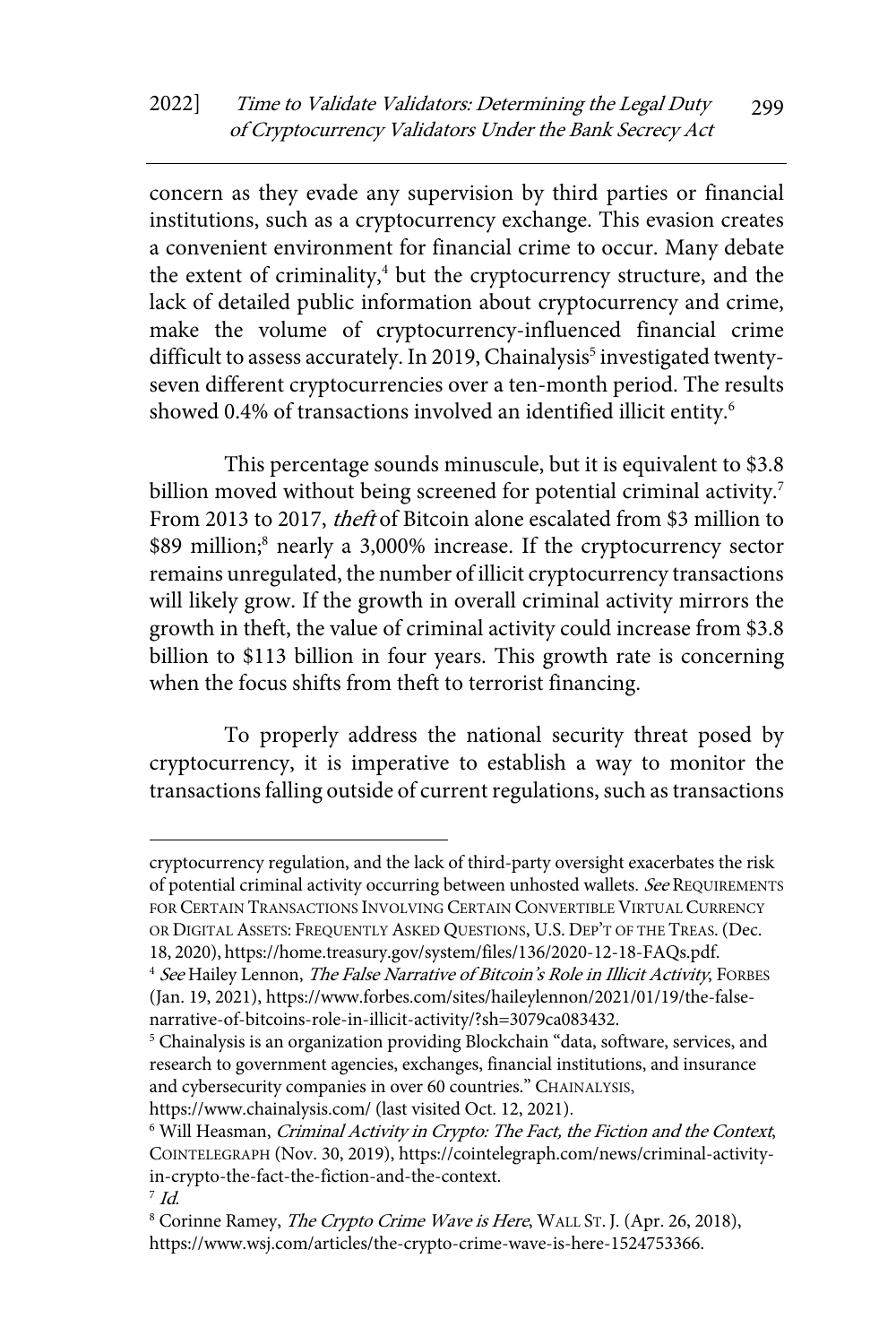involving unhosted wallets, while balancing the privacy that cryptocurrency users value. The Bank Secrecy Act ("BSA") protects financial institutions against money laundering and other criminal activity by imposing recordkeeping and reporting requirements.<sup>9</sup> Despite the vast array of institutions subject to the BSA, the BSA does not directly capture cryptocurrencies. A proposed solution to fix this issue is to bring Blockchain validators within the regulatory jurisdiction of the BSA by classifying validators as a type of financial institution under 31 U.S.C.  $\frac{5132(a)(2)^{10}}{2}$ 

The Financial Crimes Enforcement Network ("FinCEN") conducts its regulatory duties on the assumption that cryptocurrency transactions fall within the money service businesses subsection of the financial institution definition under the BSA.<sup>11</sup> Specifically, it asserts that individuals engaged in cryptocurrency transactions are considered money transmitters, a type of money service business.<sup>12</sup> However, this definition has not been legally established, and there has been significant pushback from other organizations. The principal purpose of this Comment is to demonstrate the need for comprehensive cryptocurrency regulation and oversight, with a particular focus on the risks posed by unhosted wallets. Utilizing validators as a monitoring tool will bridge these current gaps. However, prior to establishing validators as a financial institution, it is important to analyze exactly how this would occur and the legal implications.

This Comment will discuss the purpose of the BSA and provide a proposed solution of how to cover transactions involving unhosted wallets within the Act's jurisdiction. This Comment will also

https://www.fincen.gov/sites/default/files/2019-

<sup>&</sup>lt;sup>9</sup> Bank Secrecy Act, 31 U.S.C. § 5311 (2021); FinCEN's Mandate From Congress, U.S. DEP'T OF THE TREAS., FIN. CRIMES ENF'T NETWORK,

https://www.fincen.gov/resources/statutes-regulations/fincens-mandate-congress.<br><sup>10</sup> See MONEY TRANSMITTERS AND VALIDATORS, *infra* Section III.

<sup>&</sup>lt;sup>11</sup> FIN. CRIMES ENF'T NETWORK, U.S. DEP'T OF THE TREAS., FIN-2019-G001,

APPLICATION OF FINCEN'S REGULATIONS TO CERTAIN BUSINESS MODELS INVOLVING CONVERTIBLE VIRTUAL CURRENCY (2019),

<sup>05/</sup>FinCEN%20Guidance%20CVC%20FINAL%20508.pdf [hereinafter FinCEN 2019 Guidance].<br><sup>12</sup> Id.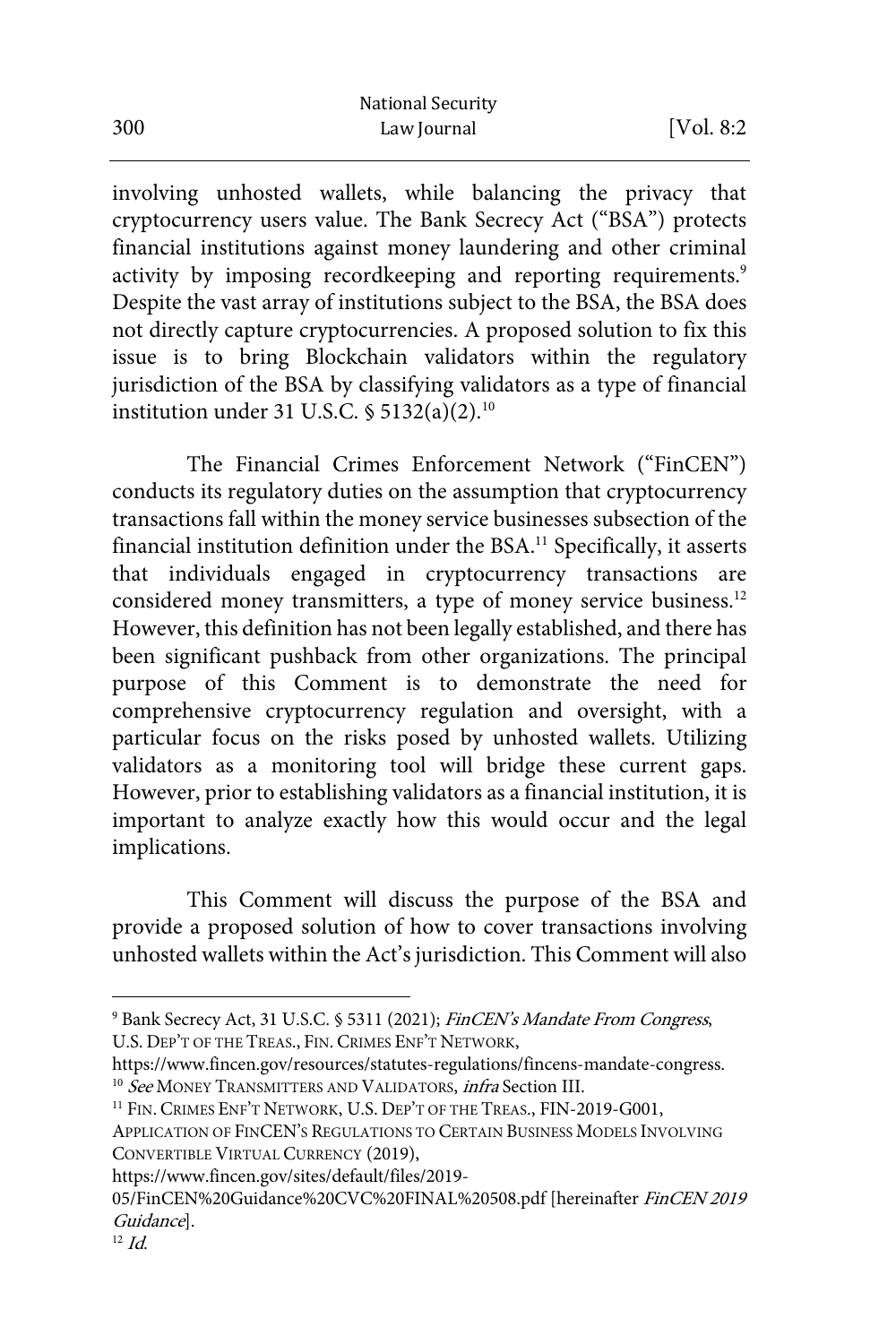analyze how these transactions relate to current BSA regulations. The importance of this regulation is influenced by the grave national security risk a largely unregulated market capitalization of cryptocurrency transactions will create. Therefore, there must be a thorough way to regulate cryptocurrency, whether through validators or another avenue.

## I. BACKGROUND

One available solution to the issue of balancing national security with privacy concerns is creating a legal duty for validators. If a duty to screen against potential criminal activity is added to the current task of validating all transactions along a Blockchain, <sup>13</sup> it will create a barrier against potential criminal activity without inviting financial regulators directly into the cryptocurrency ecosystem. The issue presented requires in-depth discussions of cryptocurrency technology and the current regulatory framework created by the BSA. This discussion will begin with an analysis of virtual currencies, Blockchain systems, and the validation processes on a Blockchain. Next, the BSA will be analyzed along with the entities subject to its regulations.

## A. Technology

## 1. Virtual Currencies

Cryptocurrencies are virtual currencies secured by cryptography.<sup>14</sup> Cryptography is the tool permitting cryptocurrencies to operate on a decentralized basis.<sup>15</sup> They are not regulated by a central authority, making them a preferred payment method for those

<sup>&</sup>lt;sup>13</sup> What is a Cryptocurrency? A Beginner's Guide to Digital Money, COINTELEGRAPH, https://cointelegraph.com/Blockchain-for-beginners/what-is-a-cryptocurrency-a-

beginners-guide-to-digital-money (last visited Oct. 12, 2021).<br><sup>14</sup> Jake Frankenfield, *Cryptocurrency*, INVESTOPEDIA (May 5, 2020),

https://www.investopedia.com/terms/c/cryptocurrency.asp.

<sup>&</sup>lt;sup>15</sup> Ben R. Craig & Joseph Kachovec, *Bitcoin's Decentralized Decision Structure*, FED. RSRV. BANK OF CLEVELAND (July 16, 2019),

https://www.clevelandfed.org/en/newsroom-and-events/publications/economiccommentary/2019-economic-commentaries/ec-201912-bitcoin-decentralizednetwork.aspx.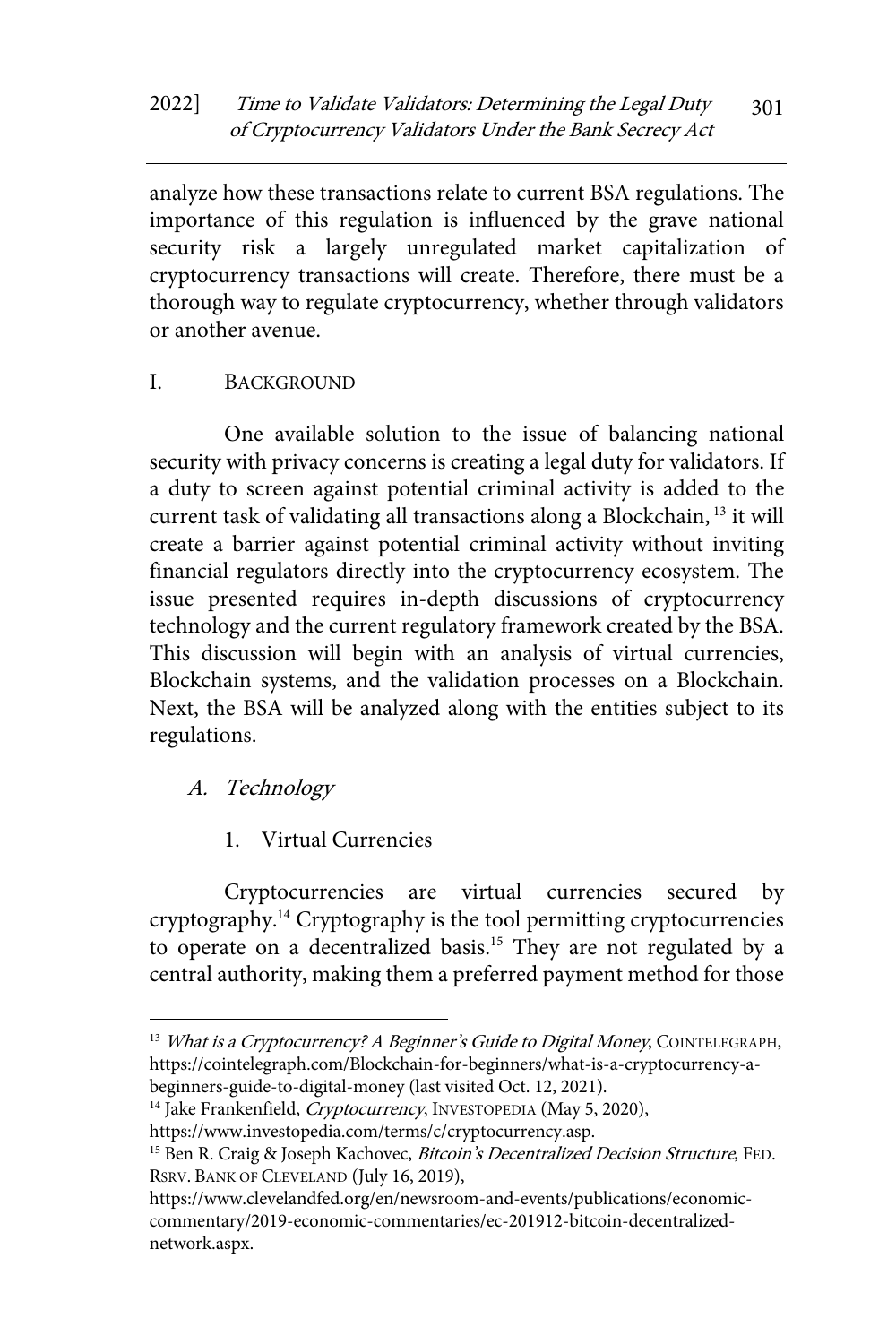who prefer privacy.<sup>16</sup> In addition to decentralization, the transactions occur pseudonymously. No personal information other than the public wallet address pseudonym of each party is relayed with each transaction or made public once the transaction is added to a Blockchain.17 Some privacy coins operate anonymously; however, the vast majority of common cryptocurrencies, including Bitcoin, operate pseudonymously.

There are three general methods to acquire cryptocurrency. First, an individual may fund an account by purchasing cryptocurrency via a cryptocurrency exchange.<sup>18</sup> Through this method, a digital wallet holds the cryptocurrency purchased through the exchange. The wallet possesses a specific set of numbers to identify itself on a Blockchain, referred to as a public wallet address.<sup>19</sup> The exchange maintains custody of the wallet address, but the individual owns the contents of the wallet.<sup>20</sup> This is referred to as a "hosted" wallet.<sup>21</sup> On the other hand, unhosted wallets are privately held by the owner of the cryptocurrency.<sup>22</sup> It can be tremendously difficult to determine who is controlling the unhosted wallet or cryptocurrency held in the wallet.<sup>23</sup> For this reason, the threat of financial crime is more pervasive in these types of wallets.<sup>24</sup>

A second method of acquiring cryptocurrency is through using cash at a cryptocurrency ATM.25 The ATM can generate a wallet, similar to an exchange, or send the cryptocurrency tokens to an

<sup>&</sup>lt;sup>16</sup> Id.<br><sup>17</sup> Andrey Sergeenkov, *What is Bitcoin?*, COINDESK (Aug. 18, 2020),

https://www.coindesk.com/learn/what-is-bitcoin.<br><sup>18</sup>Luke Conway & Julius Mansa, *How to Buy Bitcoin*, INVESTOPEDIA (May 31, 2021), https://www.investopedia.com/articles/investing/082914/basics-buying-andinvesting-bitcoin.asp.  $^{19}$  *Id.* 

 $\frac{^{20} \, Id.}{^{21} \, Id.}$ 

 $^{22}$  Id.

 $^{23}$  *Id.* 

<sup>&</sup>lt;sup>24</sup> See Conway & Mansa, supra note 18.

<sup>&</sup>lt;sup>25</sup> David Thorne, Cryptocurrency ATM And How Does It Work, ENTREPRENEUR (Oct. 1, 2020),

https://www.entrepreneur.com/article/357028#:~:text=Cryptocurrency%20ATM%2 0is%20a%20terminal,into%20a%20stand%20or%20wall.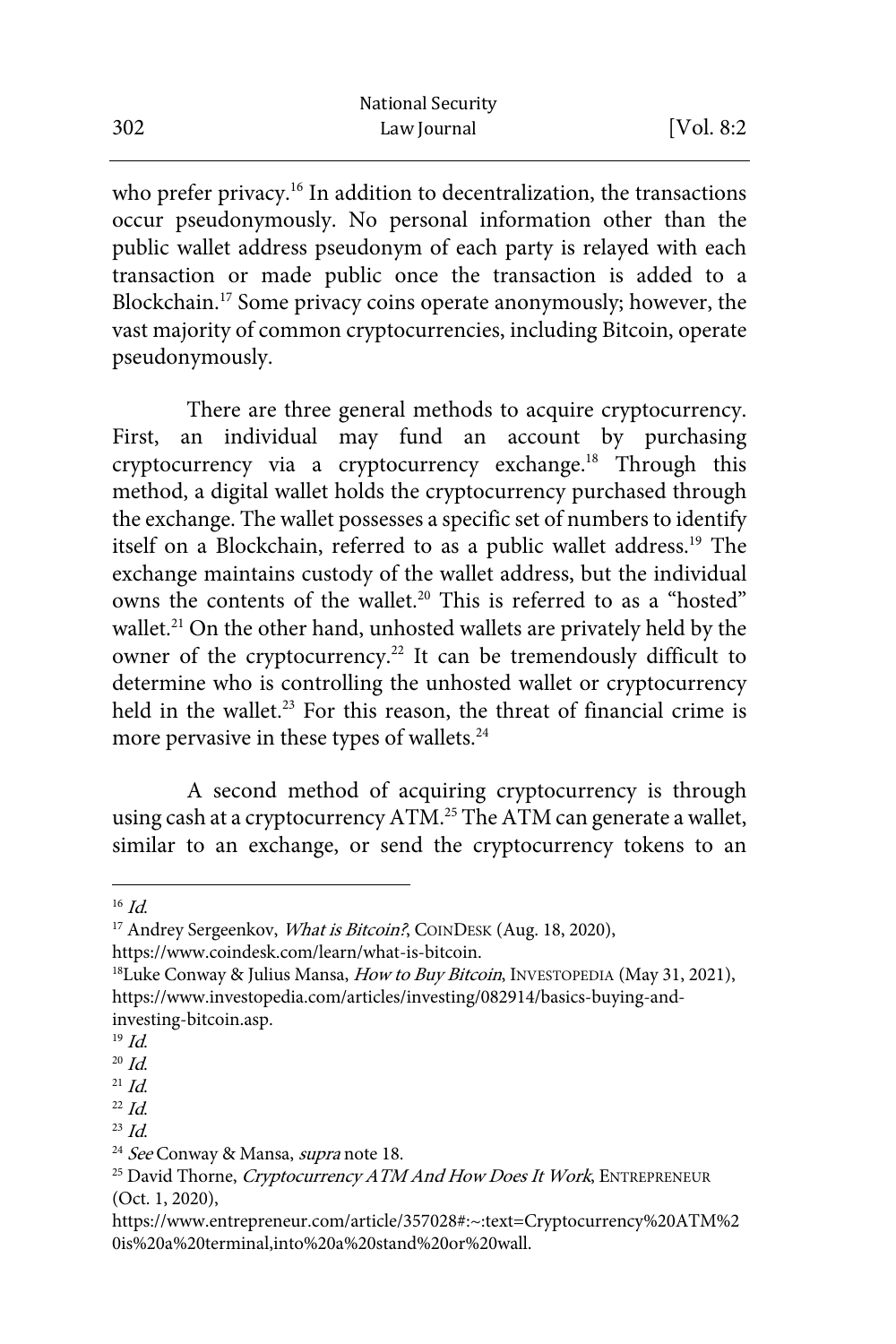already-owned address.<sup>26</sup> Similarly, individuals may purchase cryptocurrency directly from others online and send these tokens to a public wallet address.<sup>27</sup>

The third method of acquiring cryptocurrency is to "mine" for them. The primary role of a miner is to verify the transactions occurring along a Blockchain.28 If a miner correctly identifies a transaction as valid, they are rewarded with a unit of that cryptocurrency in exchange for maintaining the peer-enforced supervision.<sup>29</sup> This process only occurs for cryptocurrencies utilizing a proof of work consensus algorithm.

2. Blockchain

Individuals who wish to pay or conduct transactions in a cryptocurrency do so on a Blockchain. A Blockchain is a virtual ledger system that maintains a complete history of the transactions that have occurred in a specific cryptocurrency.<sup>30</sup> The ability for parties to send cryptocurrencies to one another without an overseeing entity relies on individuals known as validators. These individuals have a duty to verify the legitimacy of each transaction before it is added to a Blockchain ledger.<sup>31</sup> One example of ensuring validity would be checking the sender truly owns the proper amount of cryptocurrency and has the amount available in their virtual wallet.<sup>32</sup> The historical transactional data on the Blockchain, combined with a third-party validator, allows a pseudonymous transactional ecosystem to function without the need for an overseeing financial institution.<sup>33</sup>

 $^{26}$  Jake Frankenfield, Erika Rasure & Michael Logan, *Bitcoin ATM*, INVESTOPEDIA (Aug. 27, 2021), https://www.investopedia.com/terms/b/bitcoin-atm.asp.

<sup>27</sup> Id.

<sup>&</sup>lt;sup>28</sup> Bruno Skvorc, *What is a Bitcoin Node? Mining Versus Validation*, SITEPOINT (May 17, 2018), https://www.sitepoint.com/bitcoin-nodes-mining-validation/.<br><sup>29</sup> Id.

<sup>&</sup>lt;sup>30</sup> Andrew Tar, Proof-of-Work, Explained, COINTELEGRAPH (Jan. 17, 2018), https://cointelegraph.com/explained/proof-of-work-explained.

<sup>&</sup>lt;sup>31</sup> What is a Cryptocurrency? A Beginner's Guide to Digital Money, supra note 13.<br><sup>32</sup> Conway & Mansa, *supra* note 18.

<sup>33</sup> Shobhit Seth, What is a Cryptocurrency Public Ledger?, INVESTOPEDIA (July 14, 2020), https://www.investopedia.com/tech/what-cryptocurrency-public-ledger/.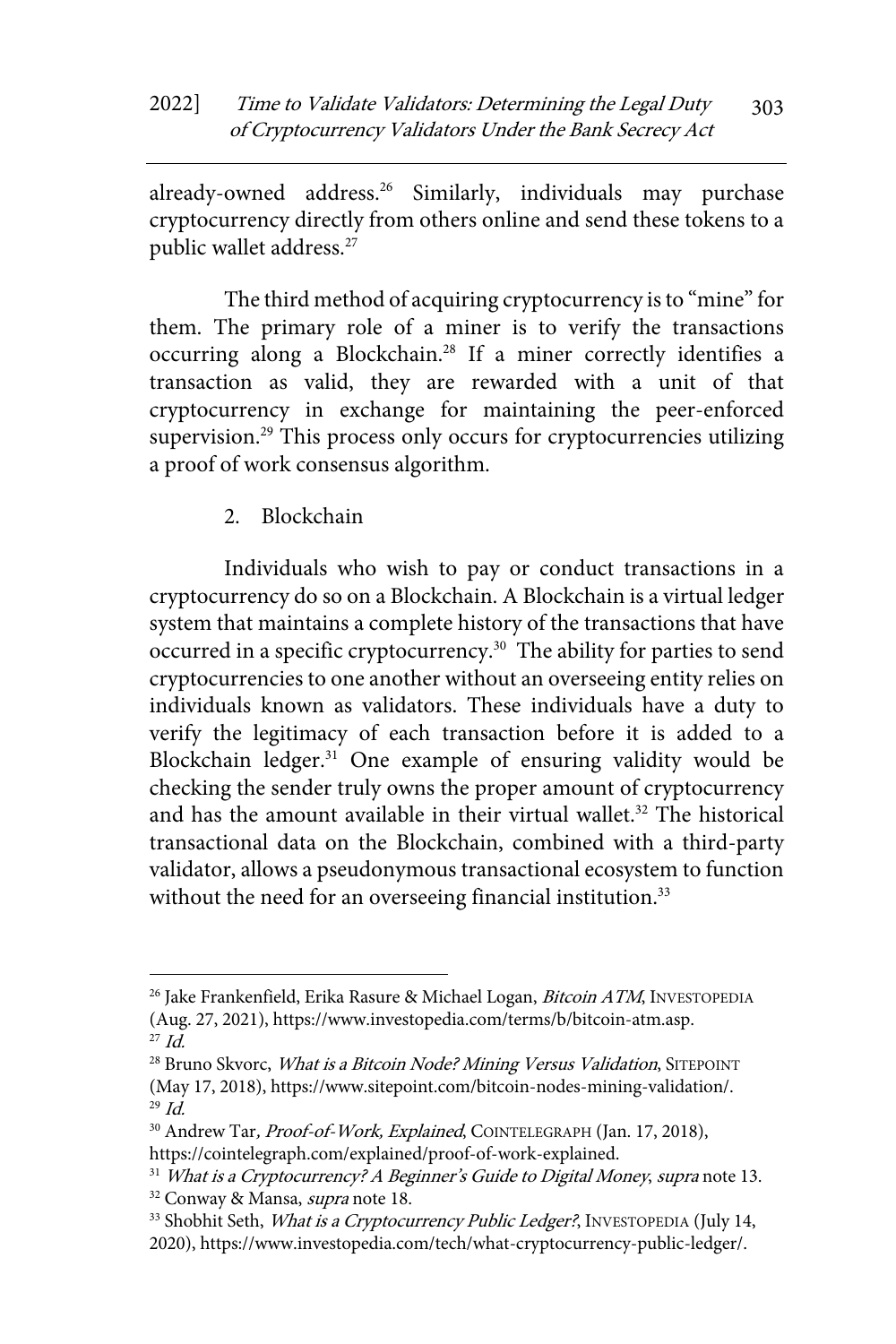The Blockchain provides a historical public record of all transactions that have occurred with a specific cryptocurrency.34 Before a transaction is confirmed on the Blockchain, all nodes must verify the validity of the transaction.<sup>35</sup> Because numerous transactions are occurring simultaneously for many cryptocurrencies, once a transaction is considered valid, the validators on a specific Blockchain must agree on the proper order to add these transactions to the Blockchain.<sup>36</sup> This process is referred to as establishing "consensus," and requires validators to agree to the order of the Blockchain's transactions.37

The pseudonymity of cryptocurrency transactions results from the use of public and private "keys."38 A public key provides the address of a party's cryptocurrency wallet, or where their tokens are stored.<sup>39</sup> A private key holds a user's personal identifying information, and it serves as a password to access their virtual wallet.<sup>40</sup> The private key is used to confirm transactions being sent to a public key. <sup>41</sup> If an individual has cryptocurrency sent to their public wallet address, they can access it by inputting their private key, which is analogous to a digital signature, verifying the identity of the individual who owns the receiving public key.<sup>42</sup> Only the public keys, or the wallet addresses, are stored on a Blockchain along with the amount of tokens being transferred.43 However, without access to a specific public key's corresponding private key, no identifying information is revealed by

- 39 Id.
- $40$   $Id.$
- $41$  *Id.*
- $42$  *Id.*

<sup>34</sup> Id.

<sup>&</sup>lt;sup>35</sup> See Hupayx, How Are Blockchain Transactions Validated? Consensus v. Validation, MEDIUM (June 29, 2020), https://medium.com/hupayx/how-are-Blockchain-transactions-validated-consensus-vs-validation-ada9c001fd0a (describing how a single computer in a Blockchain is referred to as a "node," and a full node retains a comprehensive copy of the Blockchain).

<sup>36</sup> Id.

 $37$  Id.

<sup>&</sup>lt;sup>38</sup> What Are Public Keys and Private Keys?, LEDGER (Oct. 23, 2019),

https://www.ledger.com/academy/Blockchain/what-are-public-keys-and-privatekeys.

<sup>&</sup>lt;sup>43</sup> What is a Cryptocurrency? A Beginner's Guide to Digital Money, supra note 13.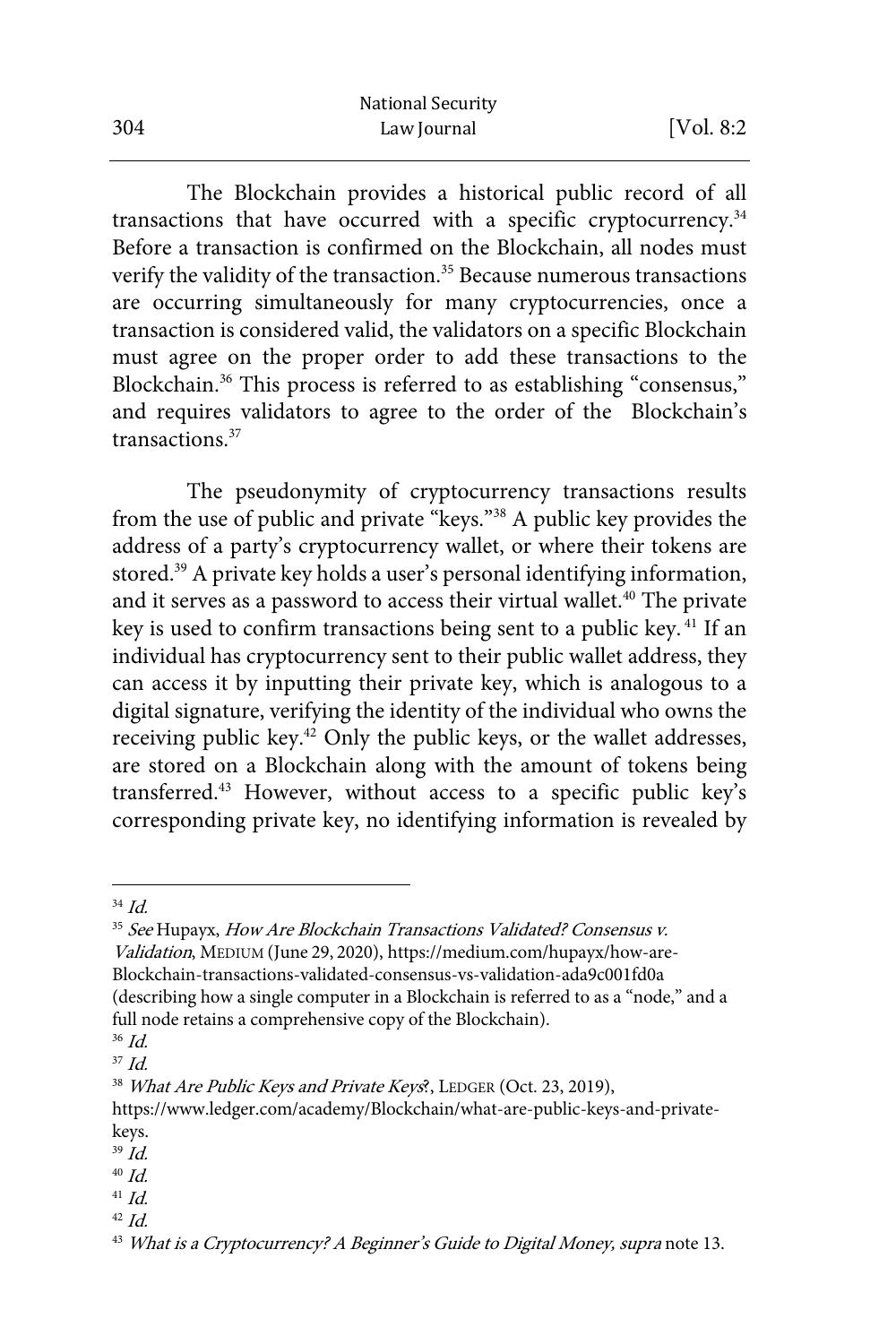the mere possession of a public key.<sup>44</sup> This near-anonymity makes cryptocurrency an ideal method for criminal financial activity to be executed.

3. Validation Processes

The validator's role changes depending on the type of consensus algorithm a specific cryptocurrency utilizes. A consensus algorithm constructs the process of allocating validating duties to the plethora of validators present on each Blockchain.<sup>45</sup> Only one validator may successfully confirm a particular transaction, even if multiple validators attempt to solve it simultaneously.<sup>46</sup> The validator who succeeds is rewarded with a token of the respective cryptocurrency.47 The two main algorithms are "proof of work" and "proof of stake."48

A "proof of work" consensus algorithm rewards the first miner who solves the cryptographic puzzle; therefore, this system rewards speed and efficiency.<sup>49</sup> Proof of work systems often refer to validators as miners, who compete against one another to acquire the cryptocurrency reward.50 The well-known cryptocurrency Bitcoin utilizes this type of consensus algorithm.<sup>51</sup> It was the first type of algorithm utilized within cryptocurrency transactions along a Blockchain; however, it has created some issues over time.<sup>52</sup> The more miners that enter the environment, the greater the competition is to solve these puzzles. Numerous miners attempting to validate the same transactions not only encourages competition in solving the cryptographic puzzle, but it also encourages competition to acquire as

<sup>&</sup>lt;sup>44</sup> Conway & Mansa, *supra* note 18.<br><sup>45</sup> *What Is a Blockchain Consensus Algorithm?*, BINANCE ACAD. (Aug. 17, 2021), https://academy.binance.com/en/articles/what-is-a-Blockchain-consensusalgorithm.

 $46$  Id.

 $47$  Id.

<sup>48</sup> Id.

<sup>&</sup>lt;sup>49</sup> Jake Frankenfield, Proof of Work (POW), INVESTOPEDIA (July 22, 2021), https://www.investopedia.com/terms/p/proof-work.asp.<br><sup>50</sup> Id.

<sup>&</sup>lt;sup>51</sup> Tar, *supra* note 30.

 $52$  Id.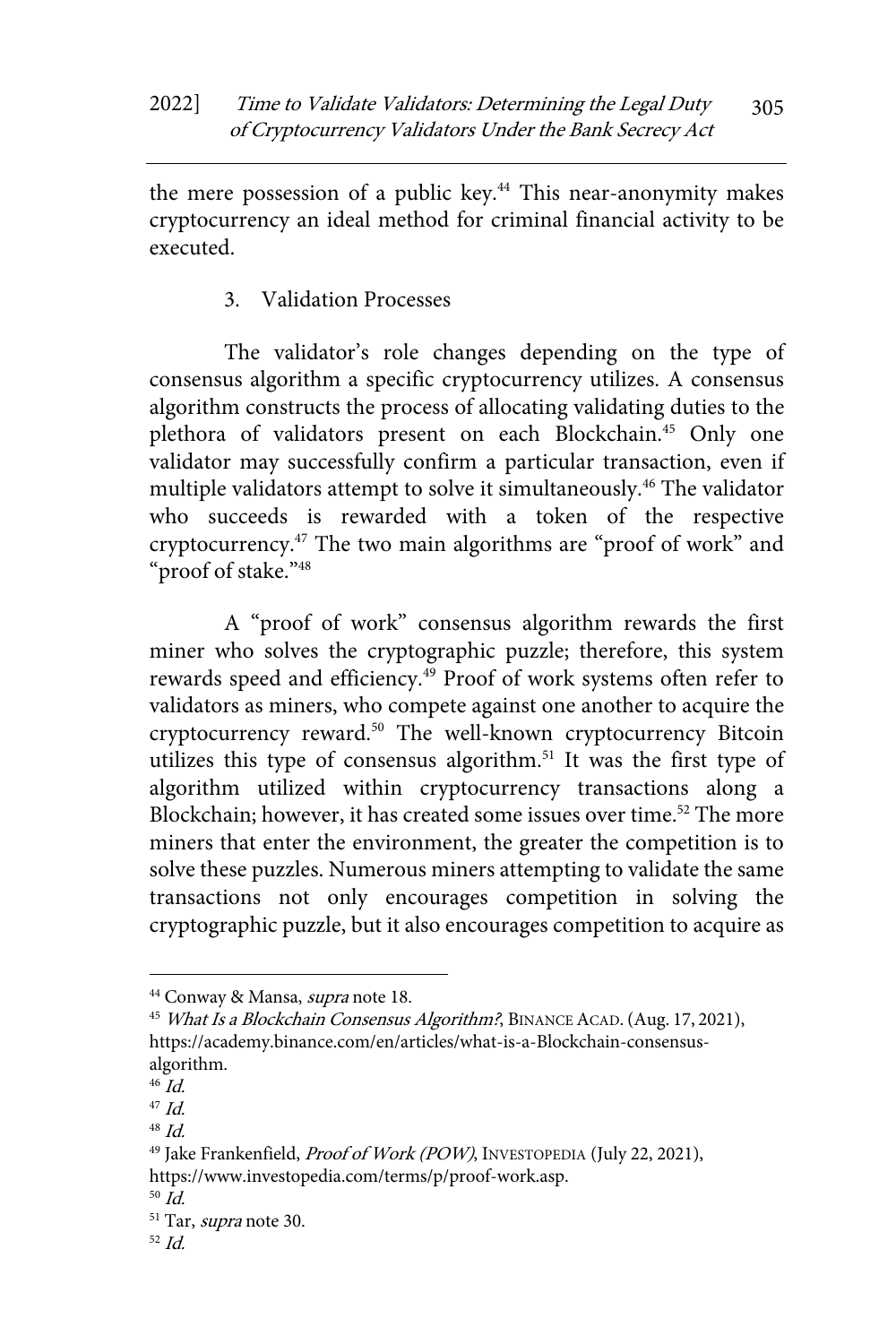much processing power to do so. The more processing power a miner possesses, the more likely it is for the miner to acquire the reward.

One tremendous issue with the proof of work algorithm is the waste of resources that occurs, specifically, electricity. The electricity cost of dozens, if not hundreds, of miners attempting to be the sole validator of a transaction is significant.<sup>53</sup> In 2015, it was estimated that one Bitcoin transaction required the amount of electricity necessary to power one and a half American households per day.<sup>54</sup>This has led to the growing popularity of another algorithm, known as "proof of stake"

Proof of stake algorithms significantly differ from proof of work systems as they do not rely on competition. Instead, the validator responsible for validating the next block of the Blockchain is randomly selected by the proof of stake algorithm.<sup>55</sup> To be included in the pool of potential validators, an individual must own the cryptocurrency of the corresponding Blockchain.<sup>56</sup> The odds of being selected directly correlates to the amount of cryptocurrency owned.<sup>57</sup> The more cryptocurrency owned, the greater the chance of being selected. Since there is no competition to compete in the validation process, selection leads to the receipt of the validation reward.<sup>58</sup> This eradicates the tendency of multiple miners to simultaneously validate the same transactions as well as the waste of excessive amounts of processing power due to the lack of competition.59

B. Regulation

The current state of cryptocurrency regulation is littered with grey areas and unclear borders. Different parties have begun

- 
- 58 Id.
- 59 Id.

<sup>&</sup>lt;sup>53</sup> Jake Frankenfield, Proof of Stake (PoS), INVESTOPEDIA (Aug. 11, 2019),

https://www.investopedia.com/terms/p/proof-stake-pos.asp.

<sup>54</sup> Id.

<sup>&</sup>lt;sup>55</sup> Alicia Naumoff, Why Blockchain Needs 'Proof of Authority' Instead of 'Proof of Stake', COINTELEGRAPH (Apr. 26, 2017), https://cointelegraph.com/news/why-Blockchain-needs-proof-of-authority-instead-of-proof-of-stake. 56 Frankenfield, *supra* note 53. 57 *Id.*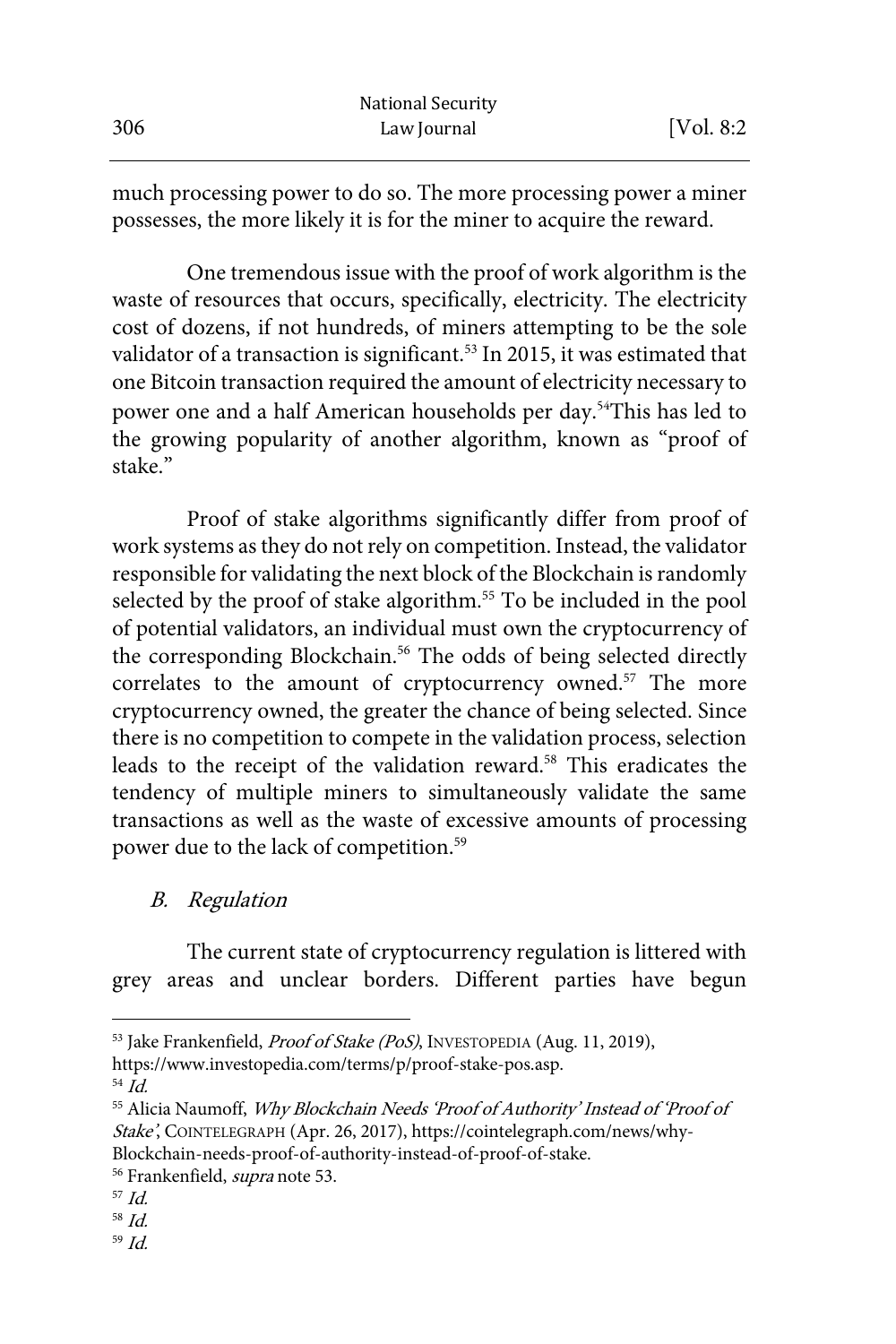constructing regulations and legislation to combat the issues arising in the cryptocurrency space, but it remains the wild west of the financial sector. The main regulation used to combat financial crime is the BSA, the nation's comprehensive anti-money laundering statute.<sup>60</sup> However, the BSA does not directly cover cryptocurrency transactions. FinCEN possesses the regulatory jurisdiction of enforcing the BSA, and the agency performs this duty by monitoring reports of suspicious activity and other problematic actions.<sup>61</sup>

The BSA requires financial institutions to abide by heightened reporting and recordkeeping guidelines of transactions occurring within and between these institutions.<sup>62</sup> The term "financial institutions" under the BSA is a broad, encompassing term. According to the U.S. Code, there are twenty-six definitions of "financial institutions" under this regulation. $63$  These definitions range from insured banks<sup>64</sup> to travel agencies<sup>65</sup> to dealers in precious metals, stones, or jewels.<sup>66</sup> Although the scope of these definitions is vast, no section explicitly applies to virtual currencies or assets. The currently agreed-upon classification for cryptocurrencies belongs in subsection R, referring to money service businesses ("MSB"). The twenty-five other subsections of the "financial institutions" definition do not apply to cryptocurrencies, so applying the money service businesses definition to cryptocurrency entities at least provides regulators an avenue to reach cryptocurrency transactions.<sup>67</sup>

<sup>&</sup>lt;sup>60</sup> FinCEN 2019 Guidance, supra note 11, at 1.

 $61$  Id.

<sup>62</sup> FED. DEPOSIT INS. CORP., RISK MANAGEMENT MANUAL OF EXAMINATION POLICIES,

<sup>§ 8.1,</sup> https://www.fdic.gov/regulations/safety/manual/ [hereinafter FDIC MANUAL]. <sup>63</sup> 31 U.S.C. § 5312(a)(2).

<sup>64</sup> 31 U.S.C. § 5312(a)(2)(A).

<sup>65</sup> 31 U.S.C. § 5312(a)(2)(Q).

<sup>66</sup> 31 U.S.C. § 5312(a)(2)(N).

 $67$  Is Gemini Licensed or Regulated, GEMINI, https://support.gemini.com/hc/enus/articles/204734485-Is-Gemini-licensed-and-or-regulated- (last visited Oct. 26, 2021). One exception to the focus on money services businesses is Gemini, a cryptocurrency exchange, wallet and custodian. Gemini is registered as a trust company, which removes it from regulatory oversight by FinCEN. It is monitored by the New York State Department of Financial Services.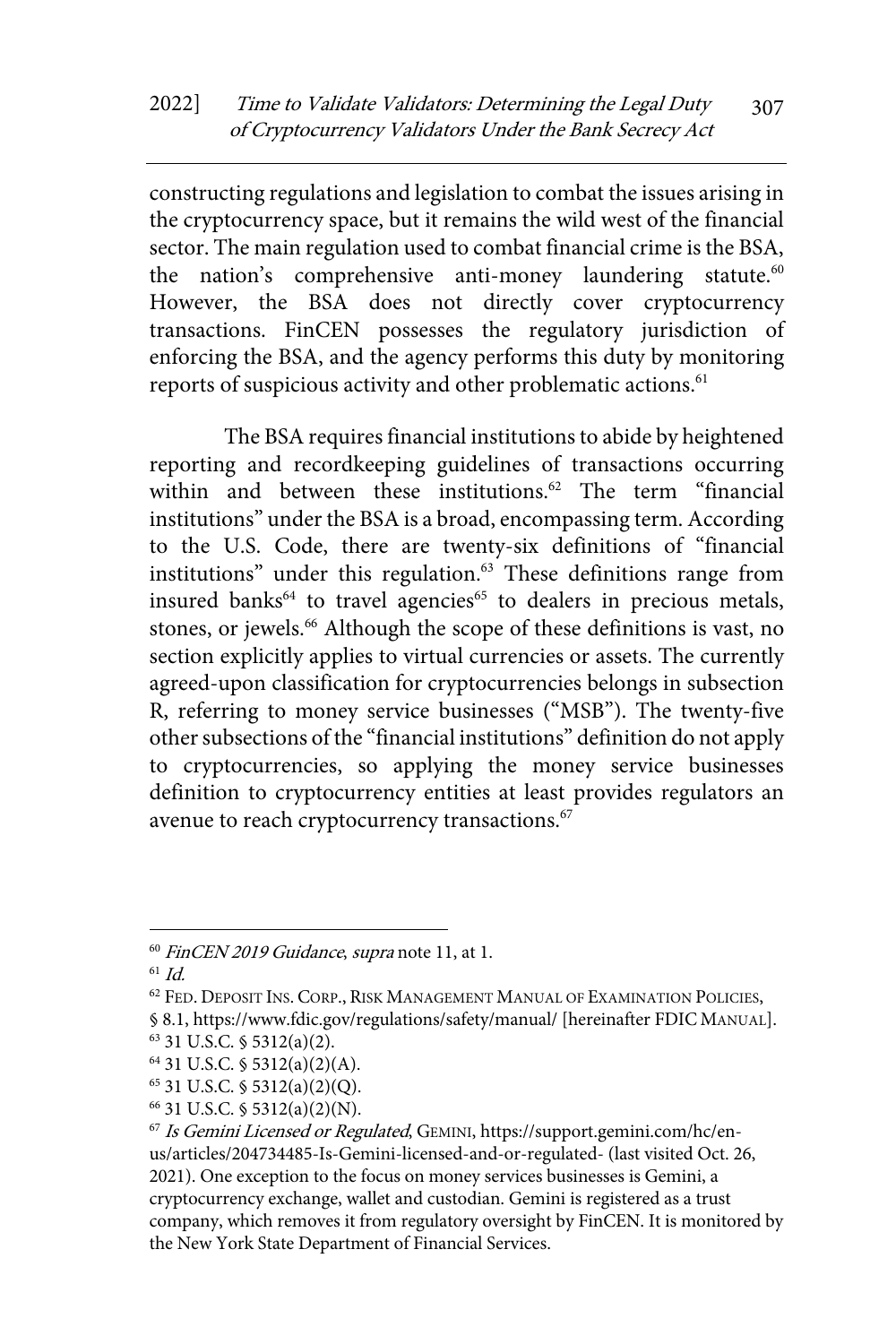#### II. MONEY SERVICE BUSINESSES, MONEY TRANSMISSION SERVICES, AND MONEY TRANSMITTERS

Three fundamental definitions within the money transmission subsection include money service businesses, money transmitters, and money transmission services.<sup>68</sup> Defining actors as money transmitters or money service businesses imposes the recordkeeping and reporting standards required by the BSA.

#### A. Money Service Businesses

MSBs are defined as "'a person wherever located doing business, whether or not on a regular basis or as an organized or licensed business concern, wholly or in substantial part within the United States,' operating directly, or through an agent, agency, branch or office, who functions as, among other things, 'a money transmitter.'"69 A "person" under this definition can be a natural person, corporation, partnership, trust, etc.<sup>70</sup> There are seven distinct categories of money service businesses: dealers in foreign exchanges; check cashers; issuers or sellers of traveler's checks or money orders; providers of prepaid access; money transmitters; the U.S. Postal Service; and seller of prepaid access.<sup>71</sup> The type of MSB relevant to the discussion of cryptocurrency regulation is a money transmitter.

## B. Money Transmission Services

"Money transmission services" is defined as the "acceptance of currency, funds, or other value that substitutes for currency from one person and the transmission of currency, funds, or other value that substitutes for currency to another location or any person by any means."72 FinCEN does not include cryptocurrency within the definition of "funds," nor are cryptocurrencies included within the definition of currency.<sup>73</sup> They are neither coin nor paper money of the

 $72$  31 C.F.R. § 1010(ff)(5)(i)(A).

<sup>&</sup>lt;sup>68</sup> FinCEN 2019 Guidance, supra note 11.<br><sup>69</sup> Id. (citing 31 C.F.R. § 1010.100(ff)).<br><sup>70</sup> Id.

<sup>71</sup> 31 C.F.R. § 1010(ff).

<sup>&</sup>lt;sup>73</sup> FinCEN 2019 Guidance, supra note 11.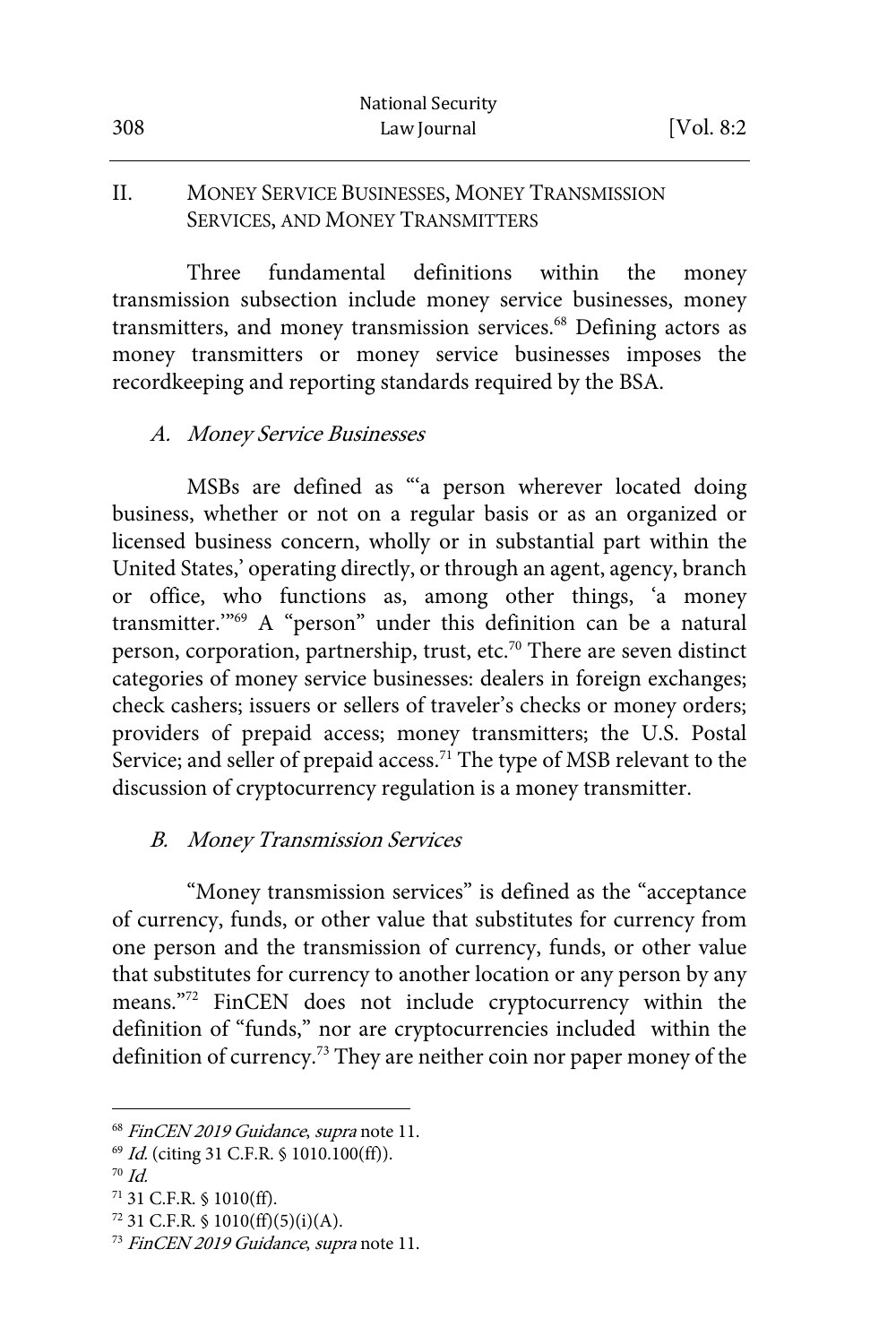United States.74 FinCEN has intentionally kept "other value that substitutes for currency" broad, which allows cryptocurrency to reside under this definition.75

C. Money Transmitter

FinCEN defines a money transmitter as a "person," who "provides money transmission services" or "any other person engaged in the transfer of funds."76 As stated, FinCEN does not include cryptocurrencies within the definition of "funds," so the second definition is not at issue here. With the first definition of money transmission in mind, a money transmitter is an entity tasked with moving value from one party to another. They accept currency or other value from one party and move it to another party. In its 2019 guidance, FinCEN stated a person may be a money transmitter when they engage in transactions that fall within the purview of money transmission services, regardless of the technology utilized in the transaction or the value or type of asset being substituted for currency, either physical or virtual.<sup>77</sup>

An example of an organization designated as a money transmitter is a cryptocurrency exchange that sells initial coin offering ("ICO") coins or tokens.78 These exchanges sell or exchange the ICO coins for other cryptocurrency, fiat currency, or other value that substitutes for currency.<sup>79</sup> This acceptance of a type of currency and

<sup>74</sup> 31 C.F.R. § 1010(m).

<sup>75</sup> FIN. CRIMES ENF'T NETWORK, FIN-2013-G001,APPLICATION OF FINCEN'S REGULATIONS TO PERSONS ADMINISTERING, EXCHANGING, OR USING VIRTUAL CURRENCIES, at 3 (Mar. 18, 2013),

https://www.fincen.gov/sites/default/files/shared/FIN-2013-G001.pdf. Virtual currencies have been included under the phrase, "other value that substitutes as currency." Id. at 5. Since "funds" is commonly used in a series with this phrase, it infers that "other value that substitutes as currency" and "funds" are separate entities. FINCEN 2019 GUIDANCE, supra note 11.

 $76$  31 CFR § 1010.100(ff)(5)(i)(A).

<sup>&</sup>lt;sup>77</sup> FINCEN 2019 GUIDANCE, supra note 11.

<sup>78</sup> Letter from Drew Maloney, Ass't Sec'y for Legis. Aff., to Sen. Ron Wyden, Ranking Member on the Senate Comm. on Fin. (Feb. 13, 2018),

https://www.coincenter.org/app/uploads/2020/05/fincen-ico-letter-march-2018 coin-center.pdf.<br><sup>79</sup> Id.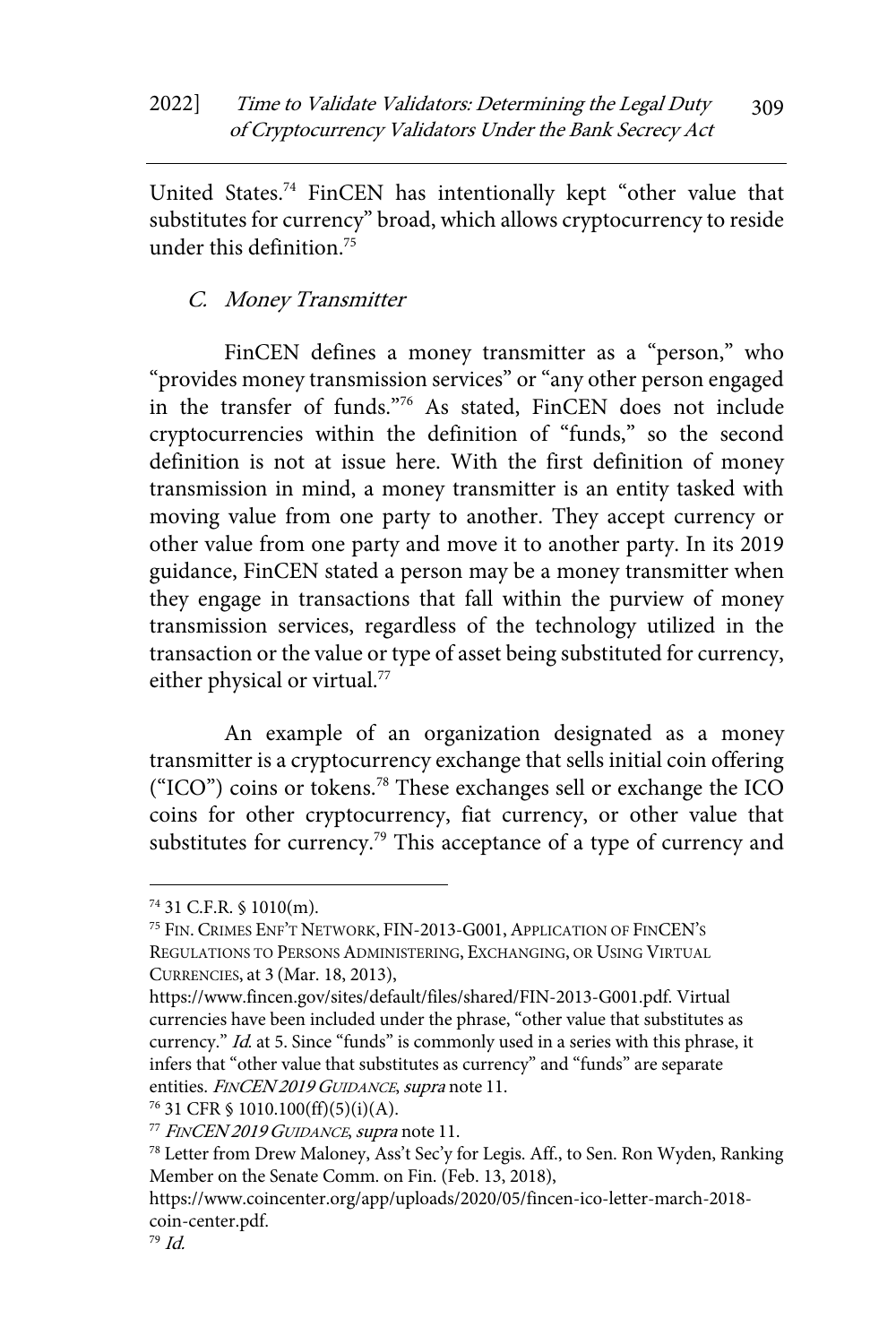|     | <b>National Security</b> |            |
|-----|--------------------------|------------|
| 310 | Law Journal              | [Vol. 8:2] |

subsequent conveyance of another type of currency would fall within the realm of a money transmitter's duties.

#### III. MONEY TRANSMITTERS AND VALIDATORS

Validators do not fall within the money transmitter definition provided by FinCEN's 2019 guidance on convertible cryptocurrency.<sup>80</sup> FinCEN defines "money transmitter" as a "person that provides money transmission services" which consist of "the acceptance of . . . other value that substitutes for currency from one person and the transmission of . . . other value that substitutes for currency to another location or person for any means."81 Validators are not involved with the actual movement of assets from one person to another; validators act as a screening mechanism to ensure the transmission is legitimate. Thus, they serve more as a foundational structure in the cryptocurrency system than a participatory element in the transmission of the cryptocurrency.

An example to demonstrate the relatively limited role that validators play in most cryptocurrency transactions are Lightning nodes, which operate on top of the Bitcoin network. Lightning nodes are created to allow two counterparties already transacting along a Blockchain to transact within a private channel.<sup>82</sup> When a Lightning node is opened, a specific amount of cryptocurrency may be added to the channel, and the counterparties may move these tokens between their respective wallets.<sup>83</sup> The only effect Lightning nodes have on the underlying Blockchain is the addition of the final value of cryptocurrency remaining in the channel when the channel is closed.<sup>84</sup> The previous transactions are not reflected within the Blockchain's immutable ledger. Lightning nodes operate to rapidly settle potentially large amounts of transactions between different parties, allowing the node operator to settle the aggregate amounts of transactions later,

82 What is Lightning Network and How Does it Work, COINTELEGRAPH, https://cointelegraph.com/lightning-network-101/what-is-lightning-network-andhow-it-works.<br><sup>83</sup> Id.<br><sup>84</sup> Id.

- 
- 

<sup>80</sup> FINCEN 2019 GUIDANCE, supra note 11.

 $81$  *Id.*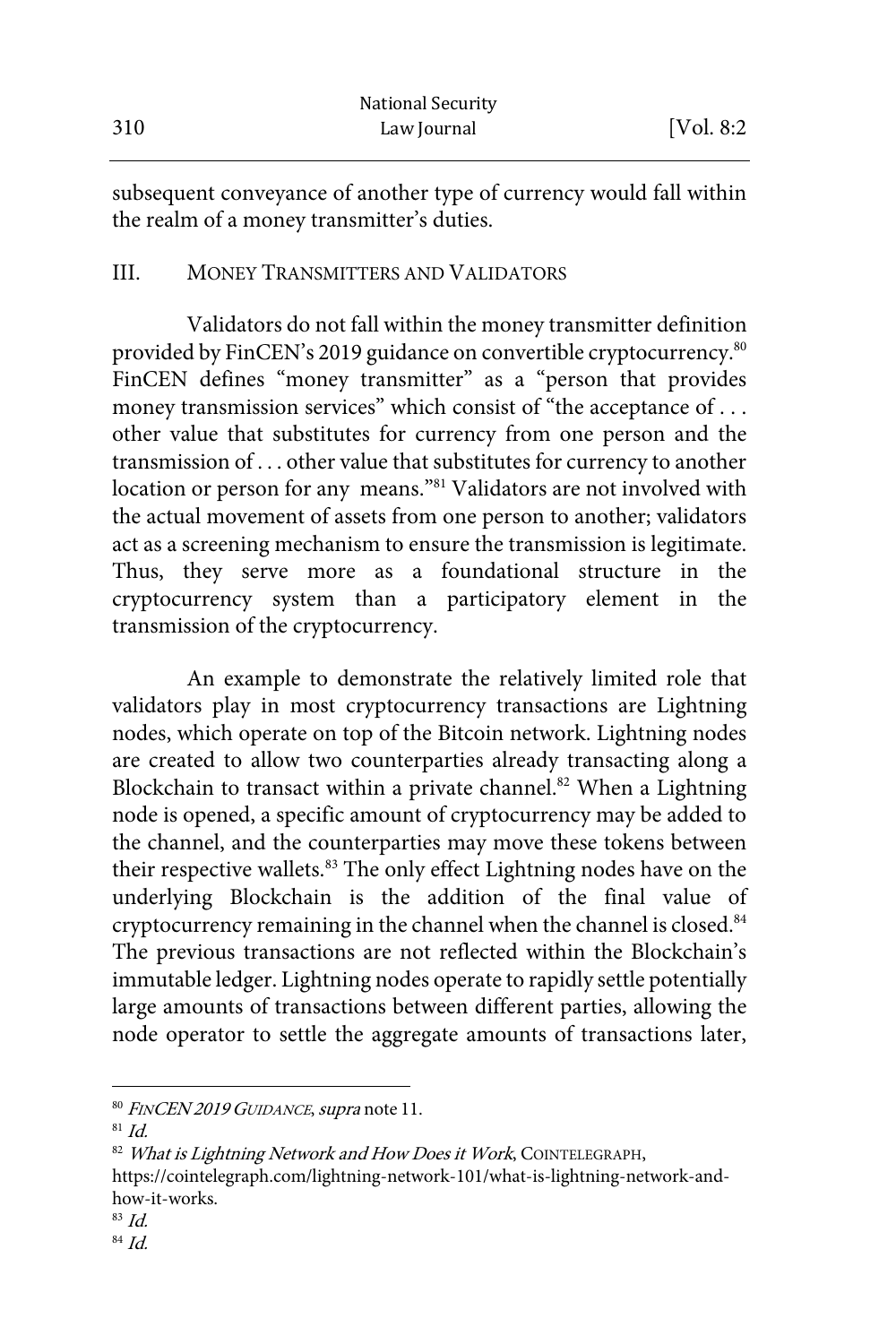much like other informal value transfer systems.<sup>85</sup> On the contrary, validators do not function in this way. Validators are at no time in possession of the funds in transit, unlike the Lightning nodes in the above example.

Although validators do not seem to fall within the accepted definition of a money transmitter, they still require additional regulatory scrutiny to close the gaps in the financial system abused by illicit actors. This is not to assert the necessity of pervasive rules and regulations, which would render the emphasis on privacy that many cryptocurrencies tout obsolete. However, maintaining a balance between privacy and oversight is vital. Otherwise, current users may abandon the current cryptocurrency framework to avoid exposure, or technical engineers may rapidly evolve the system into an entity beyond the reach of proposed regulations.

Without the presence of validators in a Blockchain, the peerto-peer transactions could not be properly executed without an overseeing financial institution. This demonstrates validators' key roles in confirming transactions along a Blockchain; they are an outside party to this transaction, working to certify and maintain an ecosystem founded upon mutual trust. There may be cryptocurrencies that use technologies where validators take custody of assets or otherwise are involved in the sending of a transmittal order for a transfer of funds. In such a scenario, validators may become an MSB, but barring that, validators generally do not qualify as MSBs.

## IV. IS REGULATION NECESSARY?

Many advocates for cryptocurrency prefer utilizing these assets for the privacy they afford. However, imposing monitoring responsibilities upon validators would not destroy this privacy. When an individual transacts with a registered and regulated financial institution, personal information is attached to those transactions.<sup>86</sup> If suspicious activity is detected, the financial institutions have direct access to the information attached to the transactions.<sup>87</sup> When

 $85$  Id.

 $86$  *Id.* 

 $87$  Id.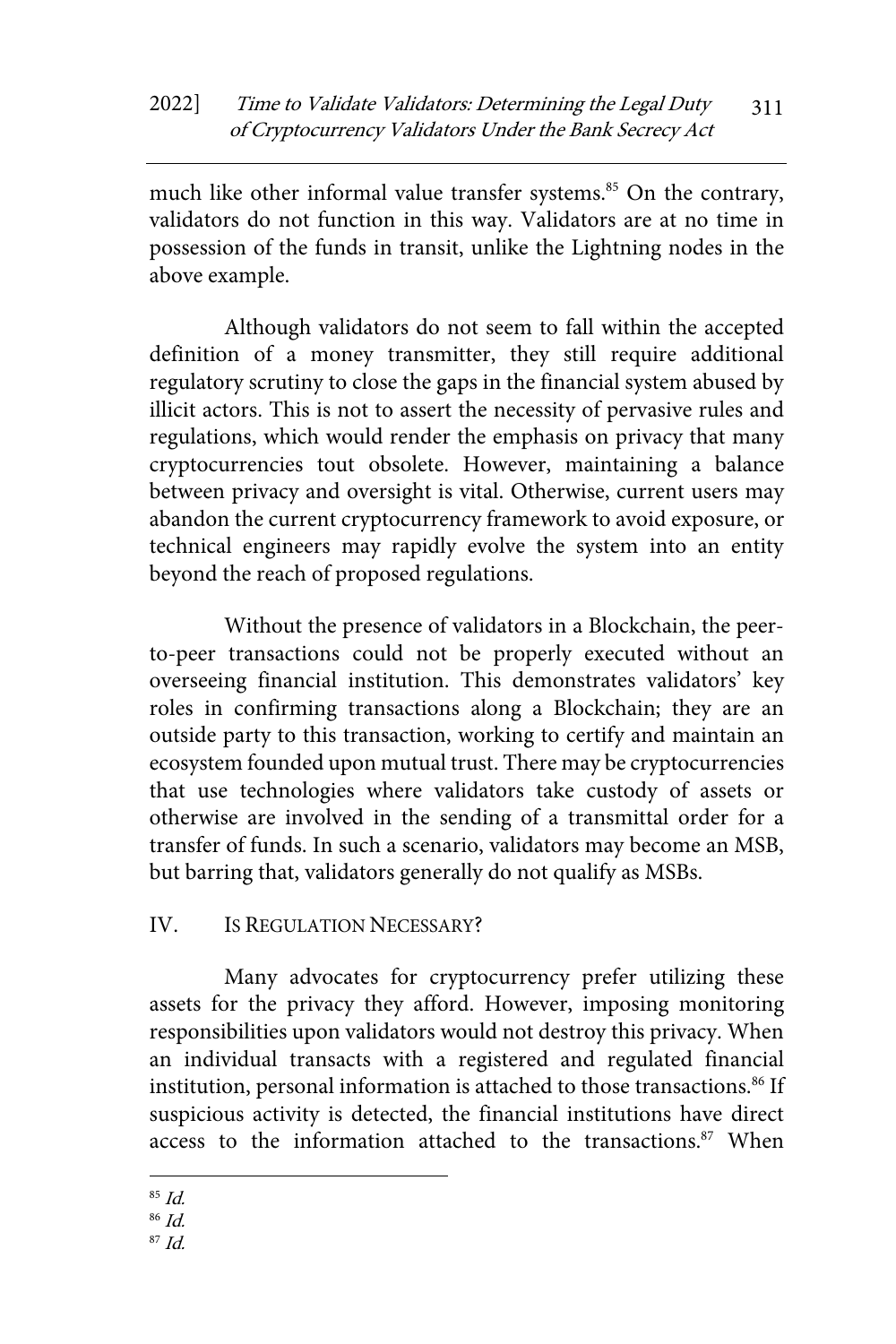individuals transact on Blockchains, the only available information associated with the transaction is the individual's public key.<sup>88</sup> While it is possible to follow conveyances made by a single public key, it is technically impossible to directly identify individuals without direct access to their cryptocurrency wallets or private key.89 If this information is obtained, law enforcement would have access to such identifying information.

The proposal to place a screening duty upon validators preserves the privacy already in place within cryptocurrency transactions. Validators have access to each transaction occurring on a Blockchain to verify the validity of the conveyance. In addition, the proposal introduces a secondary responsibility for the validators to alert regulators if a red flag indicating potential money laundering activity accompanies a specific transaction.

For national security purposes, it is imperative that cryptocurrency transactions are screened for potential financial criminal activity. The sources of these illicit funds come from a plethora of criminal acts such as narcotic or human trafficking, cybercrime, organized crime, bribery, among many others.<sup>90</sup> These laundered funds are used to support terrorist organizations or acts of terrorism.91 The presence of these illicit funds throughout the financial system is detrimental to the overall marketplace. It eradicates the ethical standards currently in place to protect consumers and draws the financial institutions themselves into a web of criminal activity.

Beyond the implications for financial markets, the use of hidden assets to finance terrorist activity creates a tremendous national security concern. The introduction of pseudonymous

<sup>&</sup>lt;sup>88</sup> What Are Public Keys and Private Keys<sup>2</sup>, supra note 38.<br><sup>89</sup> Id

<sup>&</sup>lt;sup>90</sup> Malcolm Wright, Money Laundering: Part of a Wider Web of Criminal Activity, THOMSON REUTERS, https://store.legal.thomsonreuters.com/law-

products/solutions/fraud-investigations/corporate-investigative/CLEAR-

picture/money-laundering-part-of-wider-web-criminal-activity.

<sup>&</sup>lt;sup>91</sup> Bureau of Int'l Narcotics and Law Enf't Affairs, Anti-Money Laundering and Countering the Financing of Terrorism, U.S. DEP'T OF STATE,

https://www.state.gov/anti-money-laundering-and-countering-the-financing-ofterrorism/ (last visited Oct. 26, 2021).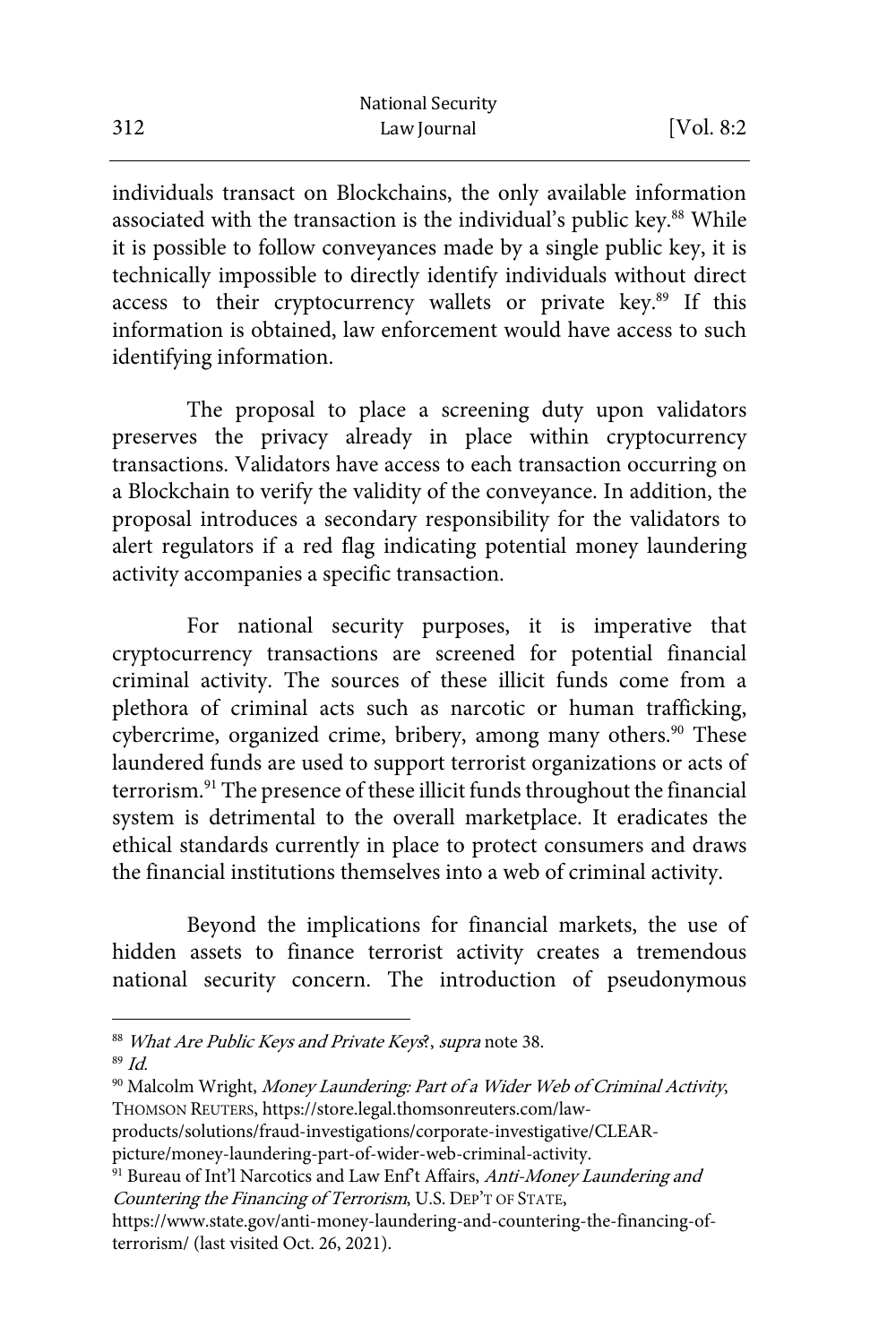payment systems, such as cryptocurrencies and Blockchain technology, eradicates access to personal information in these transactions. If criminal or terrorist organizations have methods to transact and move assets outside the scope of any regulatory jurisdiction, there is no risk of possible detection or seizure of the funds. As the BSA stands now, the simple use of cryptocurrencies will not allow financial regulators to detect suspicious activity that could potentially prevent destructive or catastrophic events from occurring.

V. PROPOSED SOLUTION TO INCLUDE CRYPTOCURRENCY TRANSACTIONS UNDER BANK SECRECY ACT REGULATIONS

Inserting cryptocurrency validators as a subsection of the financial institution's definition under 31 U.S.C. § 5312(a)(2) is the best solution to balance the privacy priorities with the necessary oversight of cryptocurrency transactions. Leaving cryptocurrency exchanges as the sole entity capable of assisting in virtual currency regulation would be insufficient. It would incentivize criminals to simply avoid the regulated exchanges and conduct their business outside the scope of current regulations.

## A. How to Utilize Validators to Screen Cryptocurrency Transactions

Leaving cryptocurrencies partially unregulated poses a severe national security risk. There must be a degree of oversight to these transactions. However, if regulators or law enforcement impose overbearing regulations, individuals currently utilizing traditional Blockchain or cryptocurrency technology will be incentivized to transition to increasingly anonymous or unconventional transaction methods. This will ultimately make regulatory oversight more challenging and less effective. Balancing current levels of privacy with the necessity of oversight is the only option to cultivate effective national security protections. The use of validators to maintain this screening duty preserves this balance without disrupting the current function of the cryptocurrency ecosystem.

Validators exist to verify the validity of each cryptocurrency transaction, so the addition of a screening responsibility upon these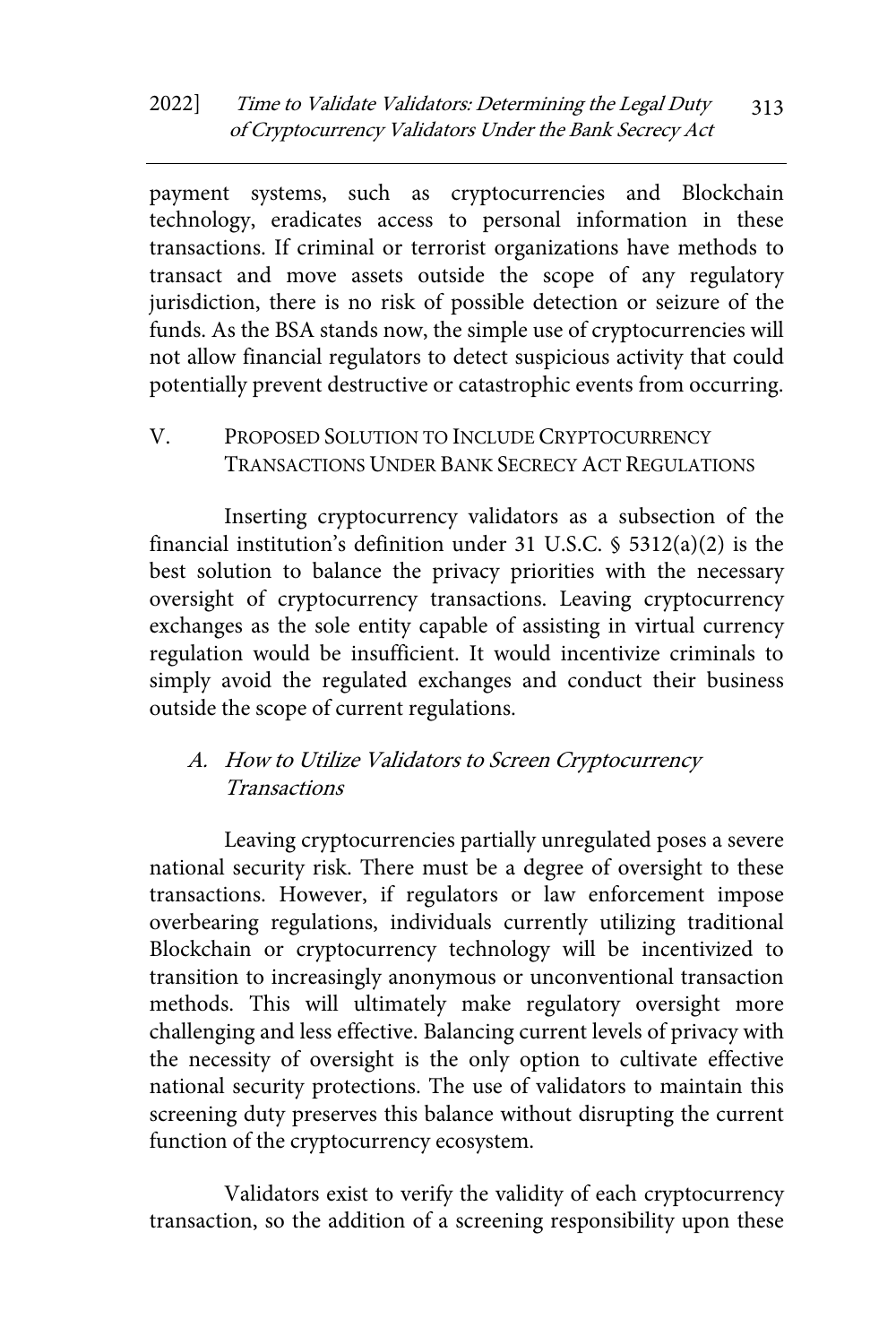entities is the most logical and efficient method to screen for potential financial crime. The simplest recommendation is for current regulators to compile a database of known wallet addresses associated with financial crime. Validators would be tasked to utilize this database and include it within their validation processes. Prior to validating a transaction, the validator would be required to screen the transactions through the provided database to ensure the validators are not confirming transactions associated with an identified illicit entity. If the database identifies one counterparty to a transaction the validator would flag the transaction and provide the two wallet addresses to an overseeing regulator to investigate further. No validation of the transaction would occur prior to a regulator's approval.

As current regulations leave a gap over transactions involving unhosted wallets, this approach would capture all cryptocurrency transactions without tremendously burdening or altering the current validation system. Additionally, it preserves user's privacy by only allowing regulators access to flagged transactions directly provided by the validators. Finally, it would not provide regulators a "backdoor" into monitoring Blockchain ledgers or cryptocurrency transactions, which is a tremendous concern of many cryptocurrency users.

## B. The Effect on Validators

Imposing this screening task on a validator would not change the overall role of the validator within the Blockchain ecosystem. It is a validator's duty to ensure legitimate transactions are occurring between two pseudonymous parties.<sup>92</sup> If suspicious activity is detected, it would then be their duty to ensure the regulating agency is aware of this detection. Until the validator receives notice from the regulatory agency, it should withhold from verifying the transaction.

Waiting for such approval would not detract from the efficiency of the validation process or slow down the creation of blocks on a specific Blockchain. This is because transactions are not verified

 $92$  What is a Cryptocurrency? A Beginner's Guide to Digital Money, supra note 13.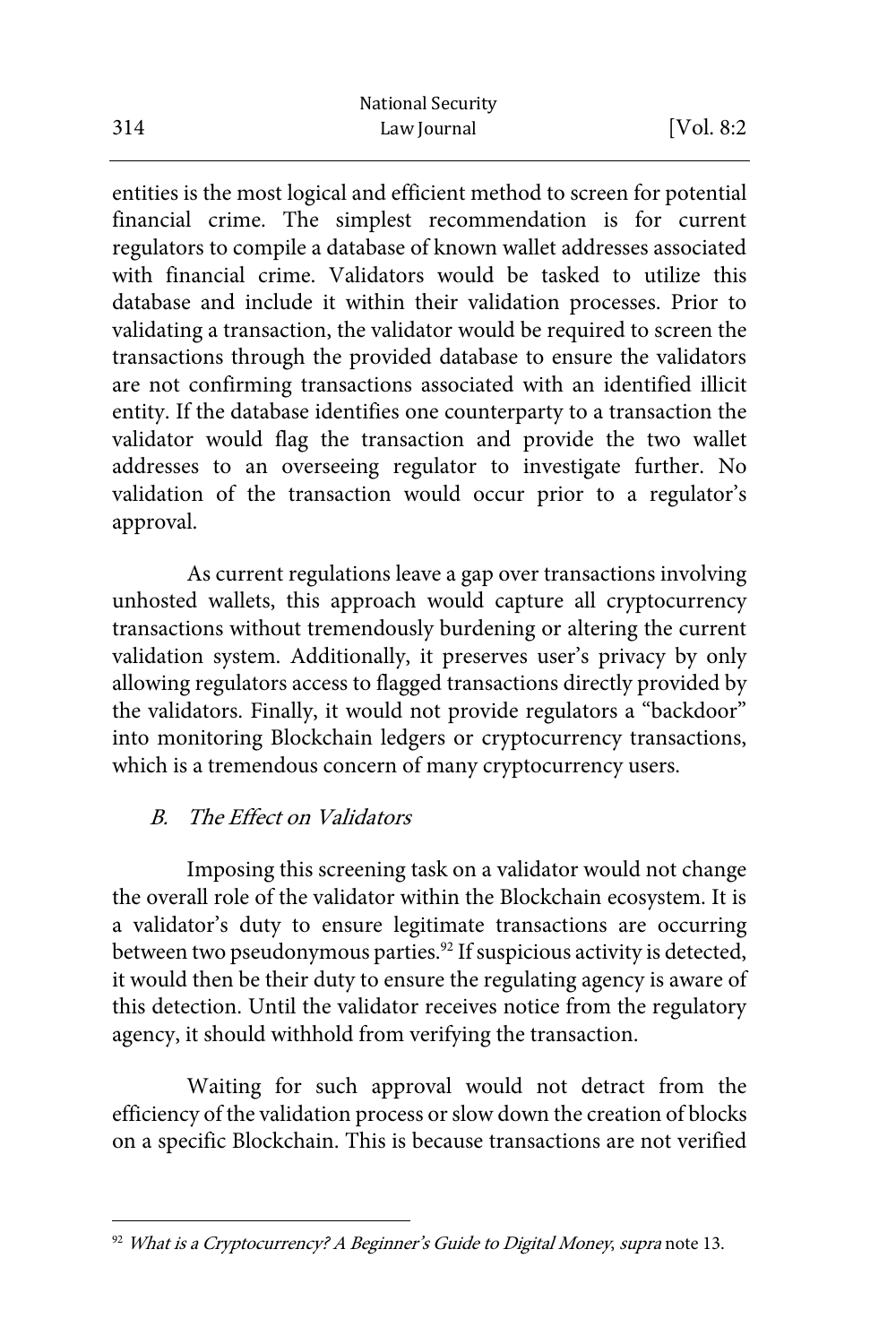in the same order by every validator.<sup>93</sup> The validator's role is to take the transactions, validate them, and add them to a block.<sup>94</sup> However, validators often "hear" of transactions at different times or choose to pursue different transactions.<sup>95</sup> This results in each individual validator constructing a unique block of validated transactions. The community then decides which block shall be added to the Blockchain ledger through establishing consensus.

The nonlinear process of adding transactions to a block, and thus the Blockchain, provides more flexibility for regulators to approve transactions during this validation period. Until a regulator approves of a suspect transaction, no consensus can be agreed upon for its addition to a block or the Blockchain.

Opponents to this suggestion may refer to the difficulty of executing this in a proof of work setting. Validators receive their reward by being the first to finish their block. If specific transactions require additional screening prior to validation, this would deter validators from choosing to validate that specific transaction. The solution to this concern is merely that validators will not know whether a transaction requires additional screening prior to choosing to validate it. The additional screening requirements will be discovered through the validation process. In this way, the "blind" selection of potentially lengthy validation times will be equally distributed to the pool of validators.

## VI. PENDING REGULATIONS AND LEGISLATION

Throughout the last calendar year, there have been several new iterations of cryptocurrency regulation proposals. FinCEN released a Notice of Proposed Rulemaking ("NPRM") in December of 2020 and Representative Don Beyer released proposed legislation in July of 2021, among a dozen others. However, each of these regulation attempts does not patch the existing holes in the regulatory framework. FinCEN's NPRM and Representative Beyer's legislation

<sup>&</sup>lt;sup>93</sup> Hupayx, *supra* note 35.

<sup>94</sup> Id.

 $95$  Id.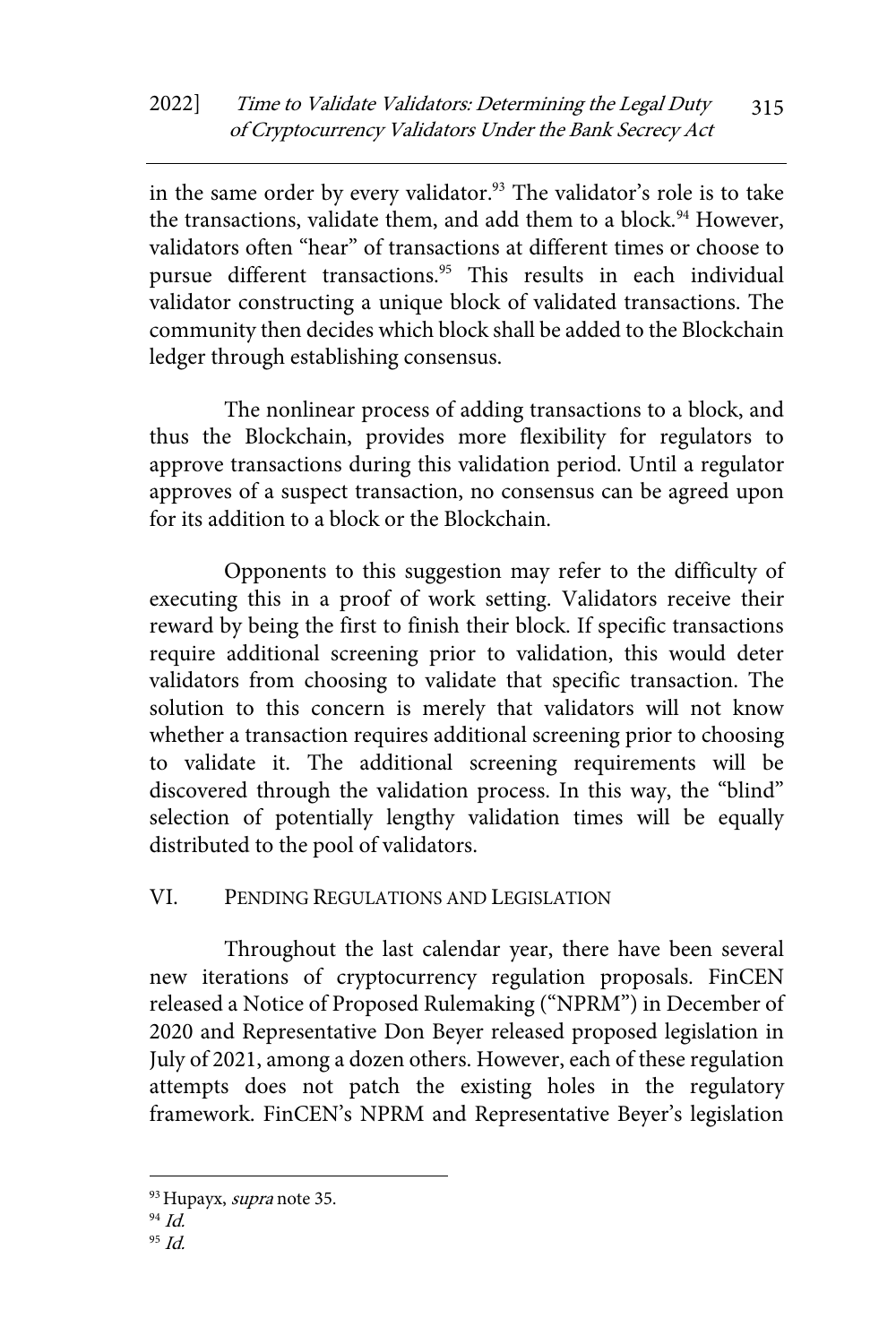|     | <b>National Security</b> |            |
|-----|--------------------------|------------|
| 316 | Law Journal              | [Vol. 8:2] |

are analyzed below to demonstrate the importance of focusing on the validator role to generate effective cryptocurrency regulation.

#### A. FinCEN 2020 NPRM

In December 2020, FinCEN issued a Notice of Proposed Rulemaking extending its regulatory oversight of cryptocurrency to include unhosted wallets.<sup>96</sup> FinCEN's proposed rule would require banks or other money service businesses to maintain records for transactions with unhosted wallets.<sup>97</sup> The new reporting standards would add requirements for cryptocurrency transactions amounting to \$10,000 or more.<sup>98</sup> Additionally, if a customer transacted with an unhosted wallet in an amount greater than \$3,000, the money service business or bank must record cryptocurrency transactions, which includes verifying the identities of their customers.<sup>99</sup> The inclusion of regulations surrounding unhosted wallets tremendously assists in the identification of bad actors in the transaction space.

Several issues exist with this proposed rule. The first issue is the lack of inclusion of transactions between two unhosted wallets. If an individual owns a wallet unaffiliated from a financial institution, there would be no oversight available to screen for potential money laundering or terrorist financing activity. This is a very accessible loophole for bad actors to avoid regulatory oversight. The second issue is the simple disagreements regarding the application of the money service business classification to different cryptocurrency actors. It is disputed whether cryptocurrency transactions may reside under the money service businesses definition, indicating contention over whether there may be Bank Secrecy Act jurisdiction at all.

However, if FinCEN focused on validators who encountered the respective \$10,000 or \$3,000 thresholds within transactions with a

- 98 Id.
- 99 Id.

<sup>96</sup> THE FINANCIAL CRIMES ENFORCEMENT NETWORK PROPOSES RULE AIMED AT CLOSING ANTI-MONEY LAUNDERING REGULATORY GAPS FOR CERTAIN CONVERTIBLE VIRTUAL CURRENCY AND DIGITAL ASSETS TRANSACTIONS, U.S. DEP'T OF THE TREAS. (Dec. 2020), https://home.treasury.gov/news/press-releases/sm1216 [hereinafter FinCEN Proposed Rulemaking].

<sup>&</sup>lt;sup>97</sup> FinCEN Proposed Rulemaking, *supra* note 96.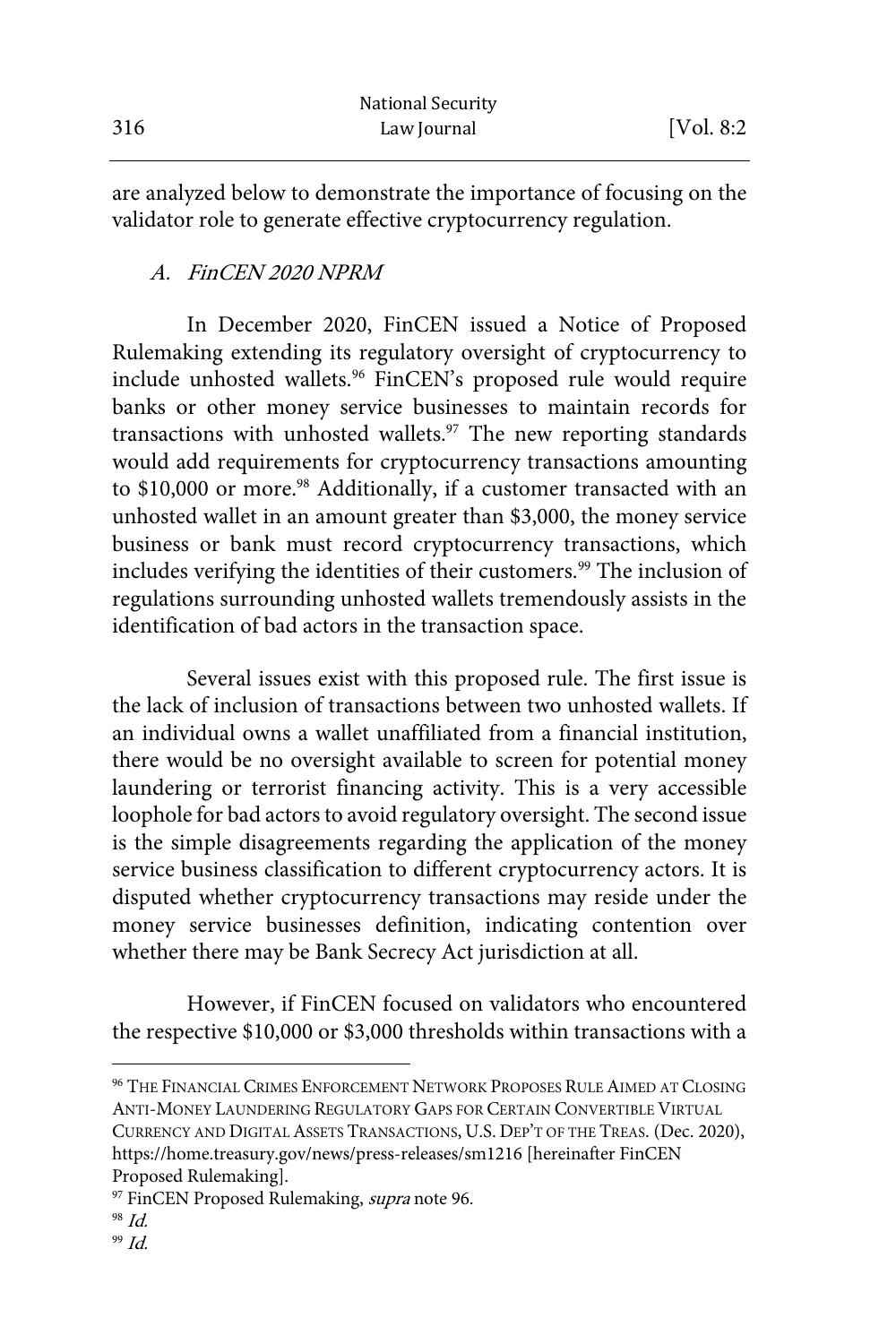hosted or unhosted wallet, FinCEN would be alerted to *all* transactions within this range. Validators must exist for cryptocurrency transactions to exist on a Blockchain, regardless of whether an entity utilizes a hosted or unhosted wallet, or is a user, exchanger, or administrator.

## B. Representative Beyer's "Digital Asset Market Structure and Investor Protection Act"

In July of 2021, Representative Don Beyer introduced a new bill to regulate digital assets. The relevant component of this bill is Title IV, pertaining to the BSA. The bill suggests adding "digital assets" to 31 U.S.C. § 5312(a)(3)(b).<sup>100</sup> This section describes the type of monetary instruments that are regulated under the BSA.<sup>101</sup> The inclusion of "digital assets" here reflects FinCEN's inclusion of cryptocurrency under the phrase "or other value that substitutes for currency" when discussing money transmission services.<sup>102</sup>

In addition, the bill suggests the addition of a "virtual asset service provider" under the types of financial institutions to be regulated by the BSA.<sup>103</sup> The definition of a "virtual asset service provider" is a person who

> (i) exchanges between digital asset and fiat currencies; (ii) exchanges between digital assets; (iii) transfer of digital assets; (iv) is responsible for the custody, safekeeping of a digital asset or an instrument that enables control over a digital asset; (v) issues or has the authority to redeem a digital asset; and (vi) provides financial services related to the offer or sale of a digital asset by a person who issues such digital asset.<sup>104</sup>

The description of a virtual asset service provider parallels a cryptocurrency exchange operating with hosted wallets. The provider exchanges between assets and is responsible for the custody of digital

<sup>100</sup> Digital Asset Market Structure and Investor Protection Act, H.R. 4741, 117th Cong. (2021).

 $101$  *Id.* 

<sup>&</sup>lt;sup>102</sup> FINCEN 2019 GUIDANCE, supra note 11.

<sup>103</sup> H.R. 4741 § 404.

 $104 \, \text{Id}$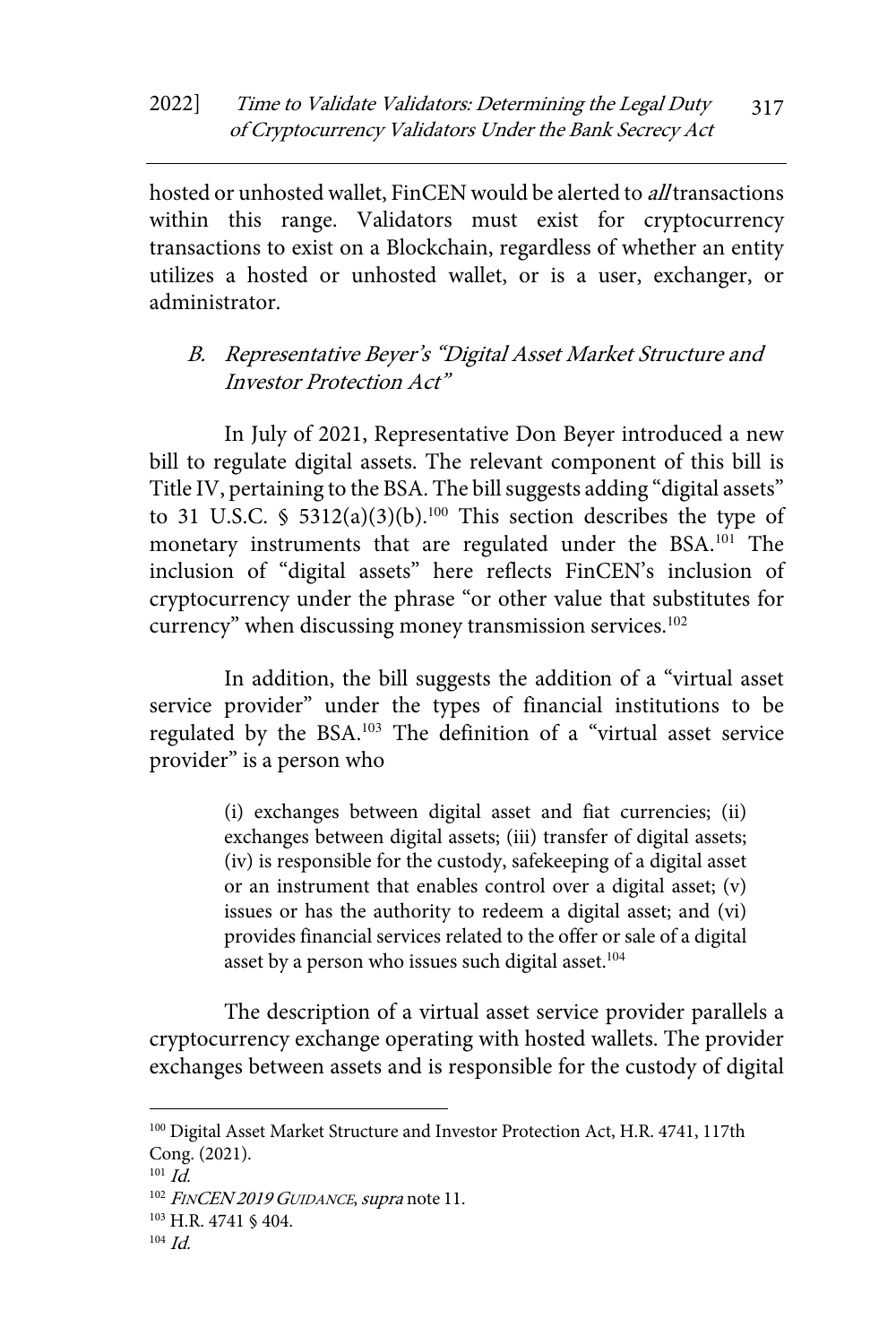|     | <b>National Security</b> |            |
|-----|--------------------------|------------|
| 318 | Law Journal              | [Vol. 8:2] |

assets. This is precisely what exchanges utilizing hosted wallets offer. As established, cryptocurrency exchanges qualify as money transmitters under the BSA. It is unclear what this bill adds to the regulatory component of cryptocurrency aside from providing crystal clear clarification about the regulatory status of cryptocurrency exchanges.

Further, the bill directs "financial institutions to prohibit any person from engaging in any transactions that involve digital assets . . . and (A) anonymizing services; (B) money mules; or (C) anonymityenhanced convertible virtual currencies."<sup>105</sup> This merits discussion as subsections (A) and (C) prohibit financial institutions from dealing with cryptocurrencies that enhance anonymity features.<sup>106</sup> Some of these cryptocurrencies are referred to as dApps, or decentralized applications.<sup>107</sup>

For example, a cryptocurrency known as Monero utilizes "stealth addresses" on its Blockchain.<sup>108</sup> Stealth addresses are one-time addresses, contrasting with the use of a consistent public wallet address when dealing with Bitcoin transactions.<sup>109</sup> The use of one-time addresses prevents the ability to track the transactions stemming from one entity as it is tremendously difficult, if not impossible, to link the transactions. The instruction for financial institutions to prohibit the use of such anonymous cryptocurrencies will not diminish the use of such cryptocurrencies. The entities set on utilizing the immense privacy and security benefits will continue to do so outside the scope of financial institutions or exchanges. This example highlights the necessity of the use of validators to conduct cryptocurrency screening.

 $105$  *Id.* 

 $106$  *Id.* 

<sup>&</sup>lt;sup>107</sup> Jake Frankenfield, *Decentralized Applications – dApps*, INVESTOPEDIA (June 22,<br>2021), https://www.investopedia.com/terms/d/decentralized-applications-dapps.asp.  $108$   $FAQ$ , MONERO, https://www.getmonero.org/get-started/faq/#anchor-different (last visited Oct. 26, 2021).  $109$  *Id.*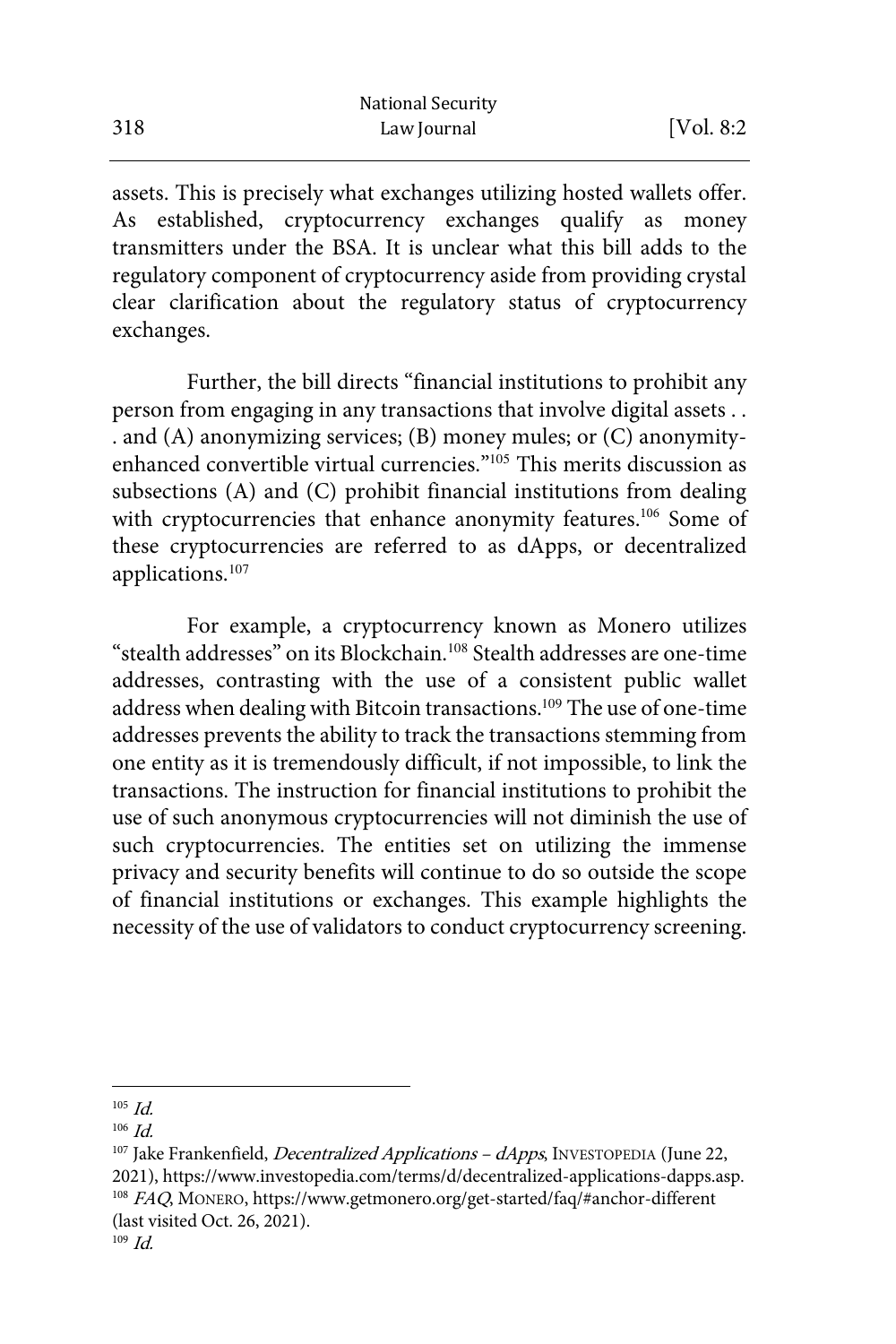#### C. The Vital Necessity for Validator BSA Requirements

The approaches by FinCEN and Representative Beyer attempt to regulate cryptocurrency transactions by drawing lines between the types of transactions susceptible to oversight and those that are not. If the purpose of cryptocurrency regulation is to prevent financial crime, terrorism financing, or other national security concerns, leaving gaps in the cryptocurrency regulation is counterproductive. Bad actors will continue to utilize the payment methods least likely to be detected by law enforcement. Instead of deciding where the line must be drawn between different types of transactions, cryptocurrencies, or entities, the focus is best set on the universal component of cryptocurrency transactions: the validator.

Blockchain transactions cannot exist without a third-party validator. Imposing a screening requirement on validators who already verify ongoing transactions does not overly burden the process. Adding validators as a type of financial institution under the BSA would ensure every transaction on a Blockchain is screened for potentially suspicious activity without inviting law enforcement or regulators directly into the Blockchain; thus, protecting the privacy of many users of cryptocurrency value.

#### **CONCLUSION**

Cryptocurrencies are a tremendous technology; they afford individuals the privacy of transacting in cash with the speed of digital transactions. However, the pseudonymity associated with these transactions creates tempting environments for bad actors wishing to engage in financial crime. The severe risk of terrorist financing is exacerbated by the ability to transact anonymously without regulatory oversight. The example provided of the Department of Justices' seizure of millions in cryptocurrency dedicated to financing terrorist organizations proves the existence of cryptocurrency's use in this capacity. Without providing a secure method of classifying virtual currencies under existing BSA regulations, bad actors will be able to maneuver around the selective regulations. If the use of cryptocurrency for terrorist financing grows, it will become